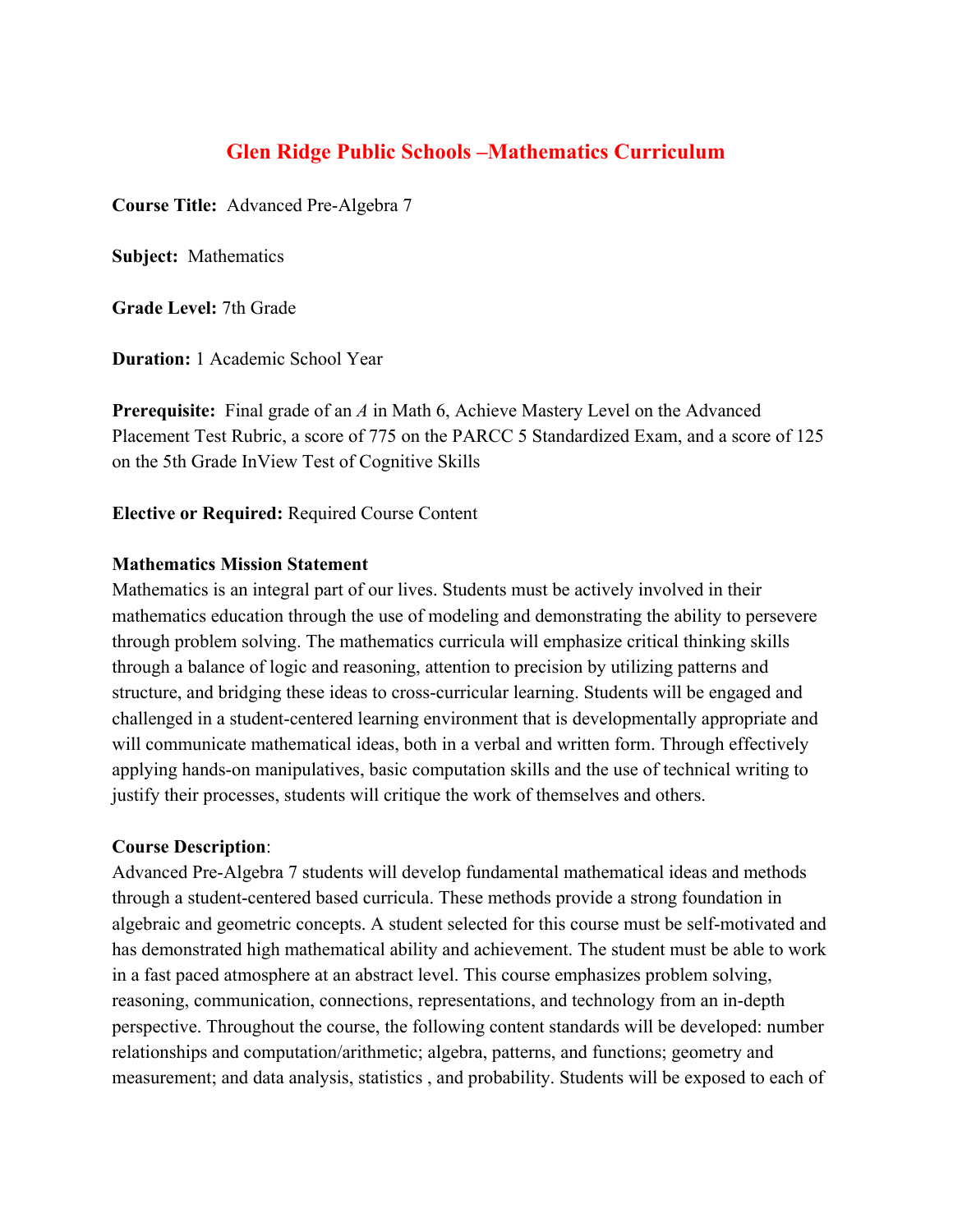these domains at the level of both the 7th and 8th grade New Jersey Learning Standards. This course prepares students for Algebra I in 8th grade.

**Author**: Felicia Andorko and Erika Waltz **Date Submitted**: Summer, 2017

# **Advanced Pre-Algebra 7**

# **Unit 1: Operations with Integers**

#### **Approximate # Of Weeks:** 2 weeks

#### **Essential Questions:**

- How are velocity and speed related?
- How can you tell the sign of the sum of two integers?
- How are adding and subtracting integers related?
- How can you tell the sign of the product of two integers?
- How can you tell the sign of the quotient of two integers?
- How do you solve problems using the coordinate plane?

**New Jersey Student Learning Standards:** 7.EE.3, 7.NS.1, 7.NS.2, 7.NS.3, NCTM Mathematical Practices

#### **Upon completion of this unit students will be able to:**

- \*Use powers to describe repeated multiplication (6.NS.1).
- \*Compare and order integers (6.NS.5).
- \*Identify and plot points in a coordinate plane (6.NS.6).
- Add integers (7.NS.1, 7.NS.3, 7.EE.3).
- Subtract integers (7.NS.1).
- Multiply integers (7.NS.2, 7.EE.2).
- Divide integers (7.NS.2, 7.EE.2).

## **Interdisciplinary Standards (njcccs.org)**

- $\bullet$  Standard 5.1 Science Practices
- Standard  $6.1 U.S.$  History: America in the World
- Standard  $6.3$  Active Citizenship in the 21st Century
- Standard  $8.1$  Computer and Information Literacy
- Standard  $8.2$  Technology Education
- Standard  $9.1 21$ st Century Life & Career Skills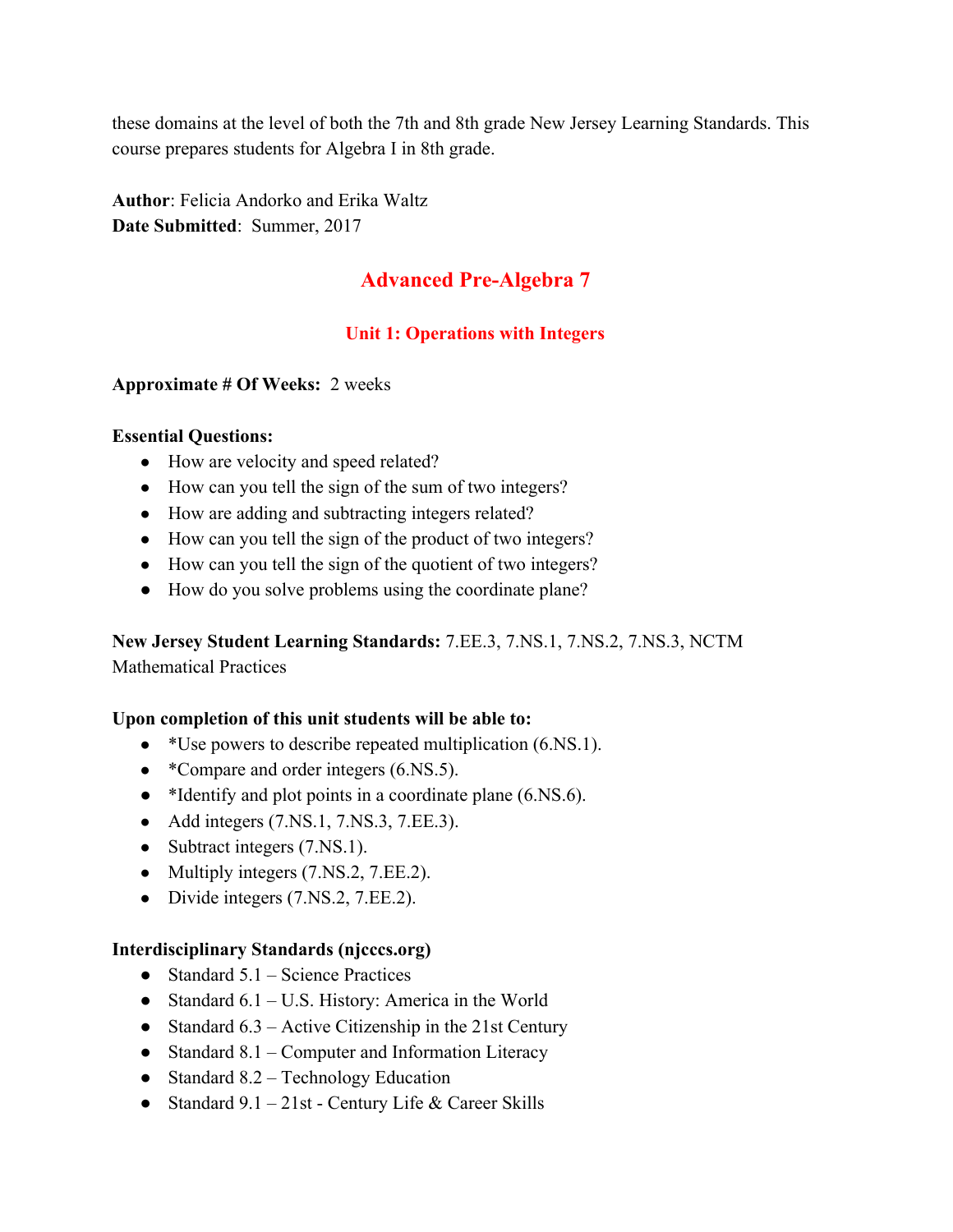# **Activities – include 21 st Century Technologies:**

- Daily guided notes/cooperative activities for each lesson (see Appendix A for sequence)
- Group work on lesson practice
- Math XL video tutorials
- Google Classroom
- KhanAcademy Mission
- Graded Classwork Summative Assessments
- Integer Bingo
- Integer I Have Who Has Activity

## **Enrichment Activities**:

- Challenge Problems
- Problem Solving Worksheets
- Concept Tasks

# **Methods of Assessments/Evaluation:**

- $\bullet$  Entry/Exit slips and scales
- Student reflection
- Math Chat
- K-W-L Graphic Organizer
- Homework (Math XL)
- Concept Tasks (Real World Analogies)
- Graded Classwork Summative Assessments
- Quizzes
- Marking Period Project
- Quarterly Assessment

## **Resources/Including Online Resources**

- Math XL
- Google Classroom
- KhanAcademy Mission
- Selected Websites (See Appendix B)

# **Unit 2: Rational Numbers and Equations**

## **Approximate # Of Weeks:** 2 weeks

## **Essential Questions:**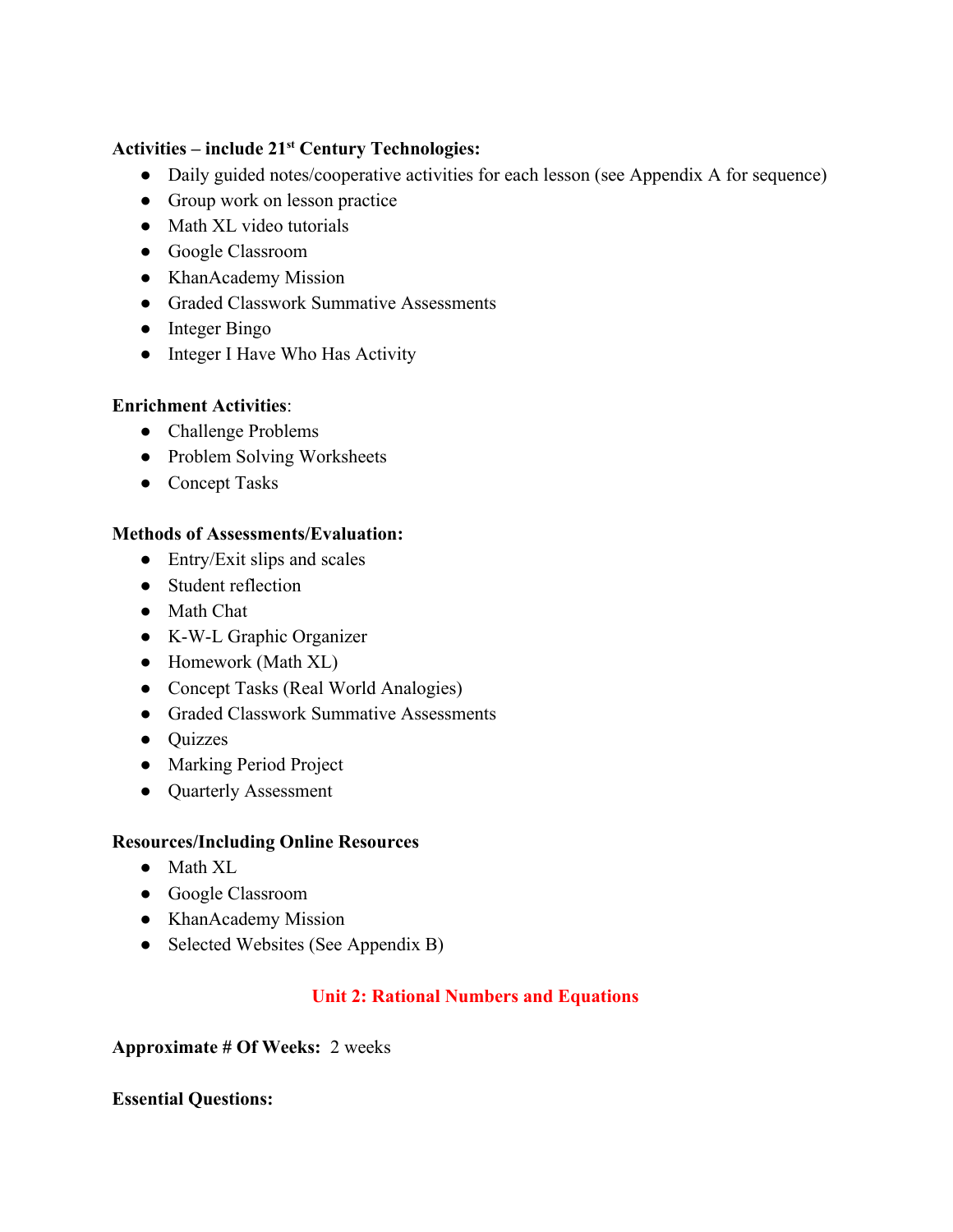- How can you use a number line to order rational numbers?
- How does adding and subtracting rational numbers compare with adding and subtracting integers?
- How is multiplying and dividing rational numbers similar to multiplying and dividing integers?
- Does the order in which you perform an operation matter?
- How does keeping an equation balanced aid in solving an equation?
- How do you identify and combine like terms?
- In a two-step equation, which step should you do first?

**New Jersey Student Learning Standards:** 7.NS.1, 7.NS.2, 7.NS.3, 7.EE.1, 7.EE.2, 7.EE.4, NCTM Mathematical Practices

## **Upon completion of this unit students will be able to:**

- \*Solve equations using addition or subtraction (6.EE.7).
- \*Solve equations using multiplication or division (6.EE.7).
- \*Solve equations involving decimals (6.EE.7).
- Use properties of addition and multiplication (7.NS.1).
- Use the distributive property  $(7.NS.1)$ .
- Simplify variable expressions (7.EE.1, 7.EE.4).
- Write equations (7.EE.2, 7.EE.4).
- Solve multi-step equations (7.EE.3, 7.EE.4).

## **Interdisciplinary Standards (njcccs.org)**

- $\bullet$  Standard 5.1 Science Practices
- Standard  $6.1 U.S.$  History: America in the World
- Standard  $6.3$  Active Citizenship in the 21st Century
- Standard  $8.1$  Computer and Information Literacy
- Standard  $8.2$  Technology Education
- Standard  $9.1 21$ st Century Life & Career Skills

# **Activities – include 21 st Century Technologies:**

- Daily guided notes/cooperative activities for each lesson (see Appendix A for sequence)
- Group work on lesson practice
- Math XL video tutorials
- Google Classroom
- KhanAcademy Mission
- Graded Classwork Summative Assessments
- Balancing Scales Activity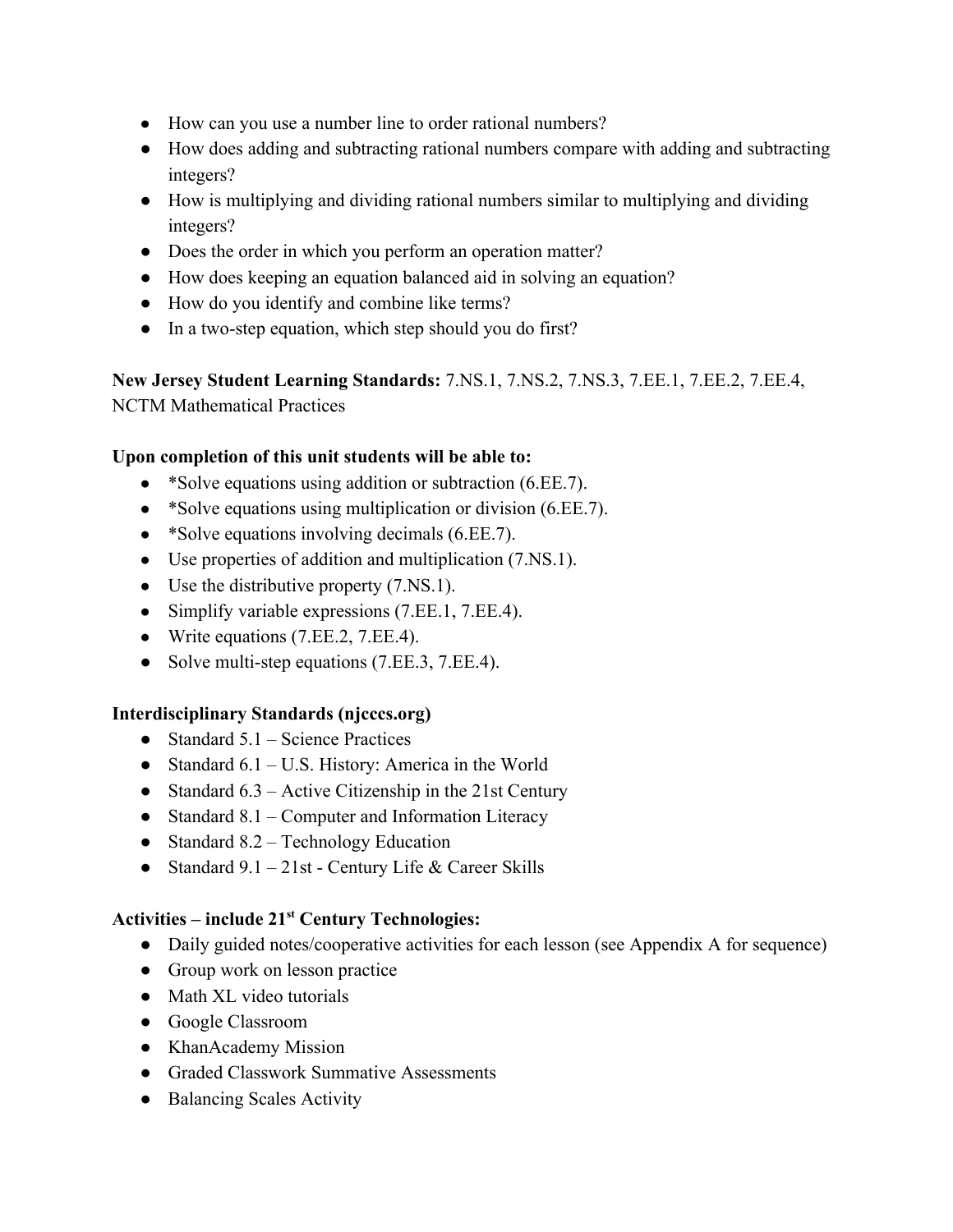• Modeling with Algebra Tiles to Solve Equations

#### **Enrichment Activities**:

- Challenge Problems
- Problem Solving Worksheets
- Concept Tasks

#### **Methods of Assessments/Evaluation:**

- $\bullet$  Entry/Exit slips and scales
- Student reflection
- Math Chat
- K-W-L Graphic Organizer
- Homework (Math XL)
- Concept Tasks (Real World Analogies)
- Graded Classwork Summative Assessments
- Quizzes
- Marking Period Project
- Quarterly Assessment

#### **Resources/Including Online Resources**

- Math XL
- Google Classroom
- KhanAcademy Mission
- Selected Websites (See Appendix B)

# **Unit 3: Proportions & Variation (with Percents)**

#### **Approximate # Of Weeks:** 6 weeks

## **Essential Questions:**

- How do rates help you describe real-life problems?
- How does the relationship of distance and time relate to the slope of a line?
- How can proportions help you decide when things are fair?
- How can you write a proportion that solves a problem in real life?
- How can you use ratio tables and cross products to solve proportions in science?
- How can you compare lengths between the customary and metric systems?
- How is direct variation a proportional relationship?
- How can you recognize when two variables are inversely proportional?
- How can you use models to estimate percent questions?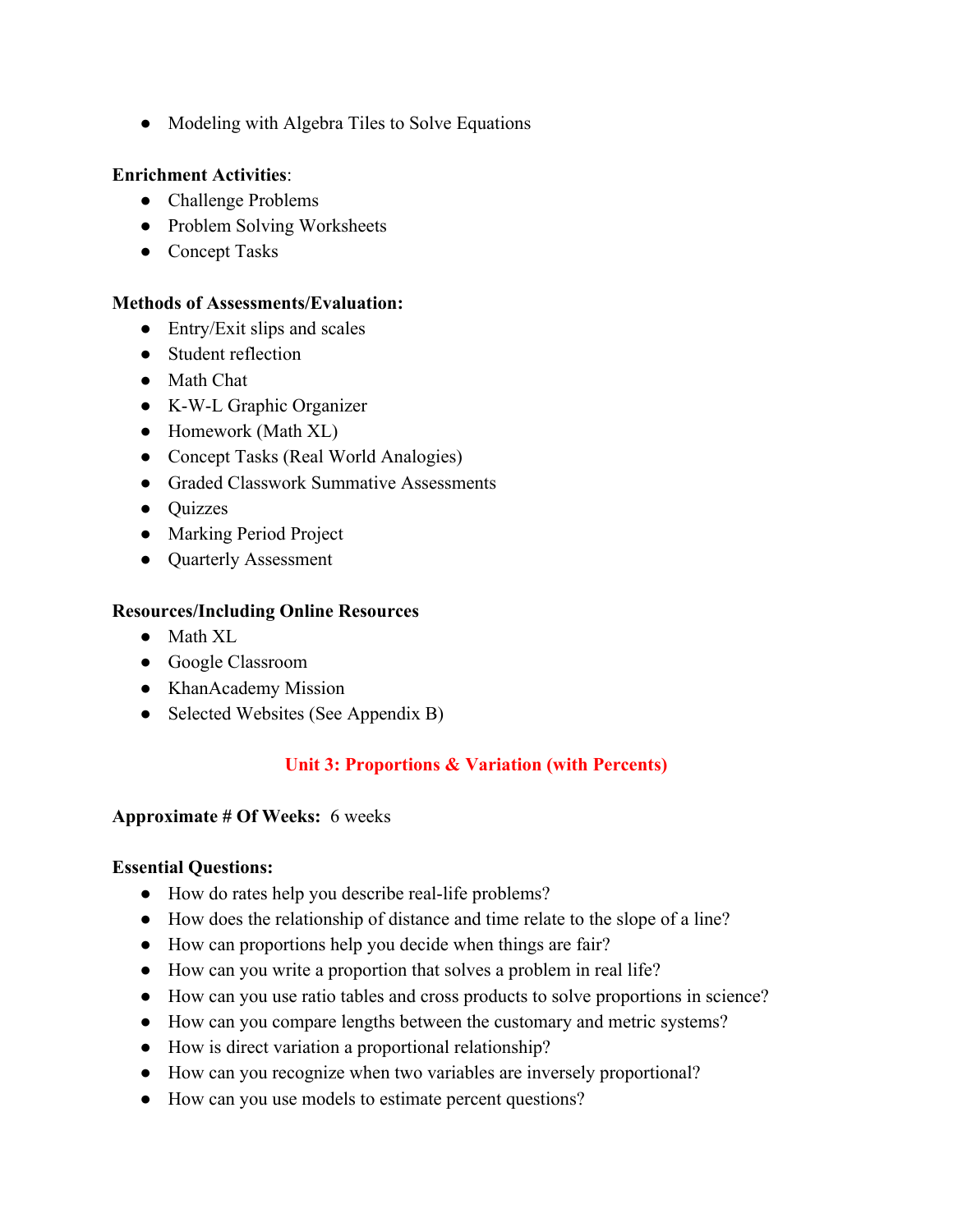- How do you use percents to solve problems?
- What is a percent of decrease? What is a percent of increase?
- How do you find markups and discounts efficiently?
- How can you find the amount of simple interest earned on a savings account? How can you find the amount of interest owed on a loan?

**New Jersey Student Learning Standards:** 7.RP.1, 7.RP.2, 7.RP.3, 7.NS.1, 7.NS.2, 7.NS.3,

7.EE.2, 7.EE.3, NCTM Mathematical Practices

## **Upon completion of this unit students will be able to:**

- $\bullet\quad*$  Use equivalent fractions to find ratios and unit rates (6.RP.1).
- \* Apply cross products to solving proportions. (6.RP.2).
- Write and solve proportions (7.RP.1, 7.RP.2, 7.NS.3, 7.EE.2, 7.EE.3).
- Identify the difference between direct and inverse variation (7.RP.1, 7.RP.2).
- Solve percent application problems (7.RP.3, 7.NS.1, 7.NS.2, 7.NS.3, 7.EE.2, 7.EE.3).

## **Interdisciplinary Standards (njcccs.org)**

- Standard  $5.1$  Science Practices
- Standard  $6.1 U.S.$  History: America in the World
- Standard  $6.3$  Active Citizenship in the 21st Century
- Standard 8.1 Computer and Information Literacy
- Standard  $8.2$  Technology Education
- Standard  $9.1 21$ st Century Life & Career Skills

# **Activities – include 21 st Century Technologies:**

- Daily guided notes/cooperative activities for each lesson (see Appendix A for sequence)
- Group work on lesson practice
- Math XL video tutorials
- Google Classroom
- KhanAcademy Mission
- Graded Classwork Summative Assessments
- CBR Slope Activity
- Percent Applications Choice Menu

# **Enrichment Activities**:

- Challenge Problems
- Problem Solving Worksheets
- Concept Tasks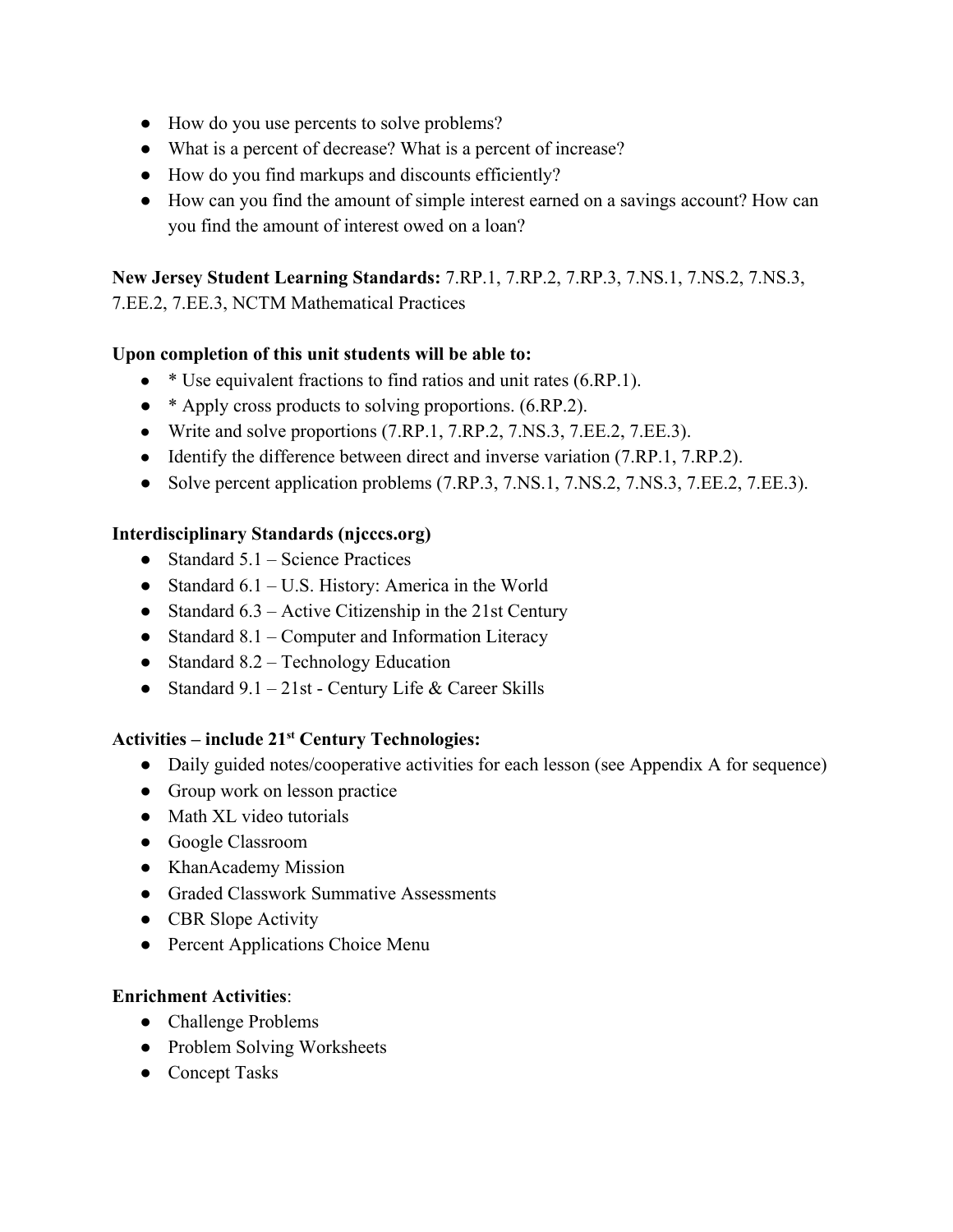## **Methods of Assessments/Evaluation:**

- $\bullet$  Entry/Exit slips and scales
- Student reflection
- Math Chat
- K-W-L Graphic Organizer
- Homework (Math XL)
- Concept Tasks (Real World Analogies)
- Graded Classwork Summative Assessments
- Quizzes
- Marking Period Project
- Quarterly Assessment

# **Resources/Including Online Resources**

- Math XL
- Google Classroom
- KhanAcademy Mission
- Selected Websites (See Appendix B)

# **Unit 4: Radicals & the Pythagorean Theorem**

# **Approximate # Of Weeks:** 3 weeks

# **Essential Questions:**

- What is a perfect square?
- How can you find the side length of a square when you are given the area of the square?
- How are the length of the sides of a right triangles related?
- How can you find decimal approximations of square roots that are irrational?
- How can you simplify square roots?
- How do you find the cube root of a number?
- How can you use the Pythagorean Theorem to solve real-life problems?

**New Jersey Student Learning Standards:** 8.EE.2, 8.G.6, 8.G.7, 8.G.8, 8.NS.1, 8.NS.2, NCTM Mathematical Practices

# **Upon completion of this unit students will be able to:**

- Find and approximate square roots of numbers (8.NS.1, 8.NS.2, 8.EE.2)
- Simplify radical expressions  $(8.NS.2)$ .
- Use the Pythagorean Theorem to solve problems (8.G.6, 8.G.7, 8.G.8).
- Compare and order real numbers (8.NS.2).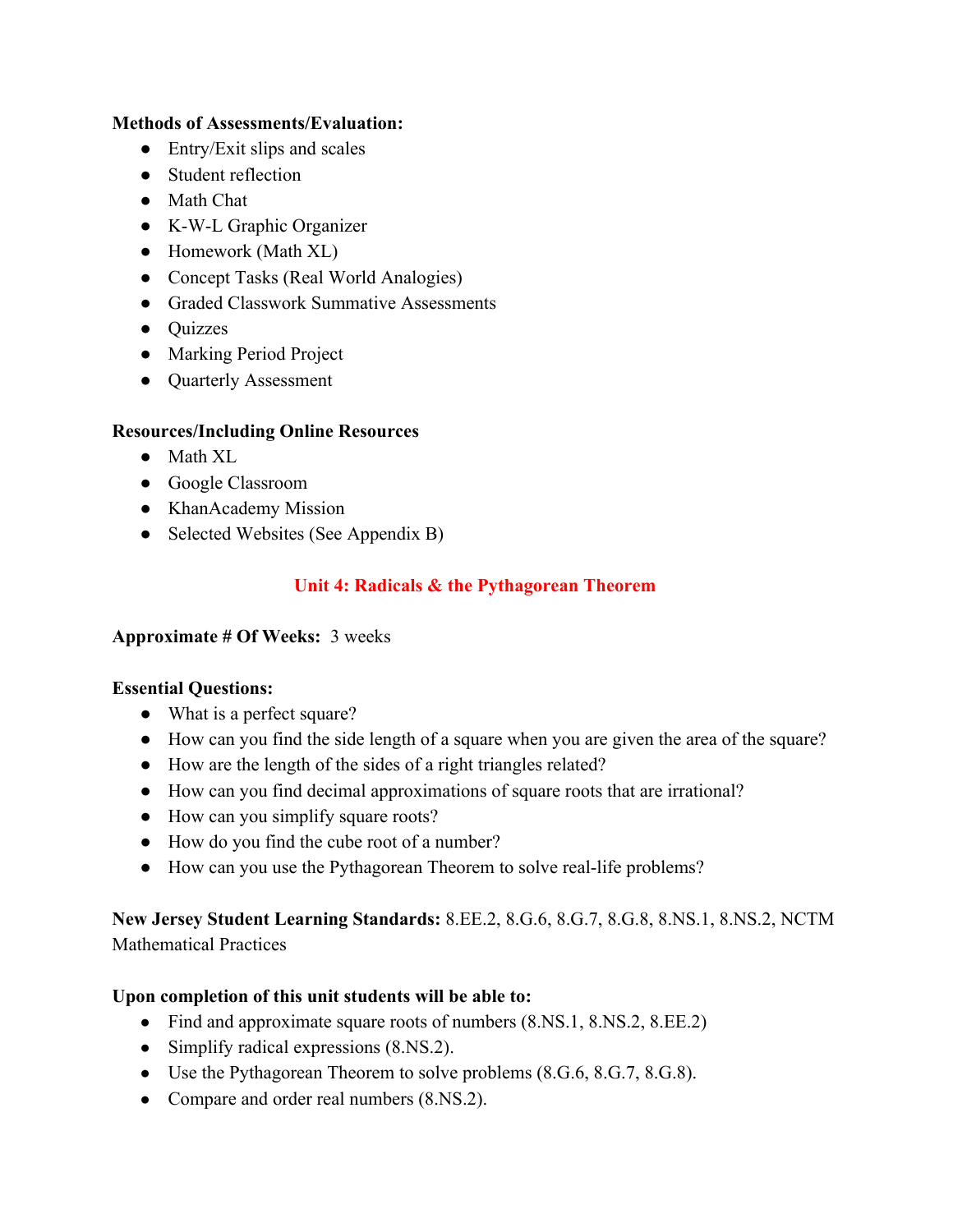● Find cube roots of numbers (8.NS.2, 8.EE.2).

## **Interdisciplinary Standards (njcccs.org)**

- Standard  $5.1$  Science Practices
- Standard  $6.1 U.S.$  History: America in the World
- Standard  $6.3$  Active Citizenship in the 21st Century
- Standard  $8.1$  Computer and Information Literacy
- Standard  $8.2$  Technology Education
- Standard  $9.1 21$ st Century Life & Career Skills

# **Activities – include 21 st Century Technologies:**

- Daily guided notes/cooperative activities for each lesson (see Appendix A for sequence)
- Group work on lesson practice
- Math XL video tutorials
- Google Classroom
- KhanAcademy Mission
- Graded Classwork Summative Assessments
- Discovering the Pythagorean Theorem Puzzle

# **Enrichment Activities**:

- Challenge Problems
- Problem Solving Worksheets
- Concept Tasks

# **Methods of Assessments/Evaluation:**

- $\bullet$  Entry/Exit slips and scales
- Student reflection
- Math Chat
- K-W-L Graphic Organizer
- Homework (Math XL)
- Concept Tasks (Real World Analogies)
- Graded Classwork Summative Assessments
- Quizzes
- Marking Period Project
- Quarterly Assessment

# **Resources/Including Online Resources**

- Math XL
- Google Classroom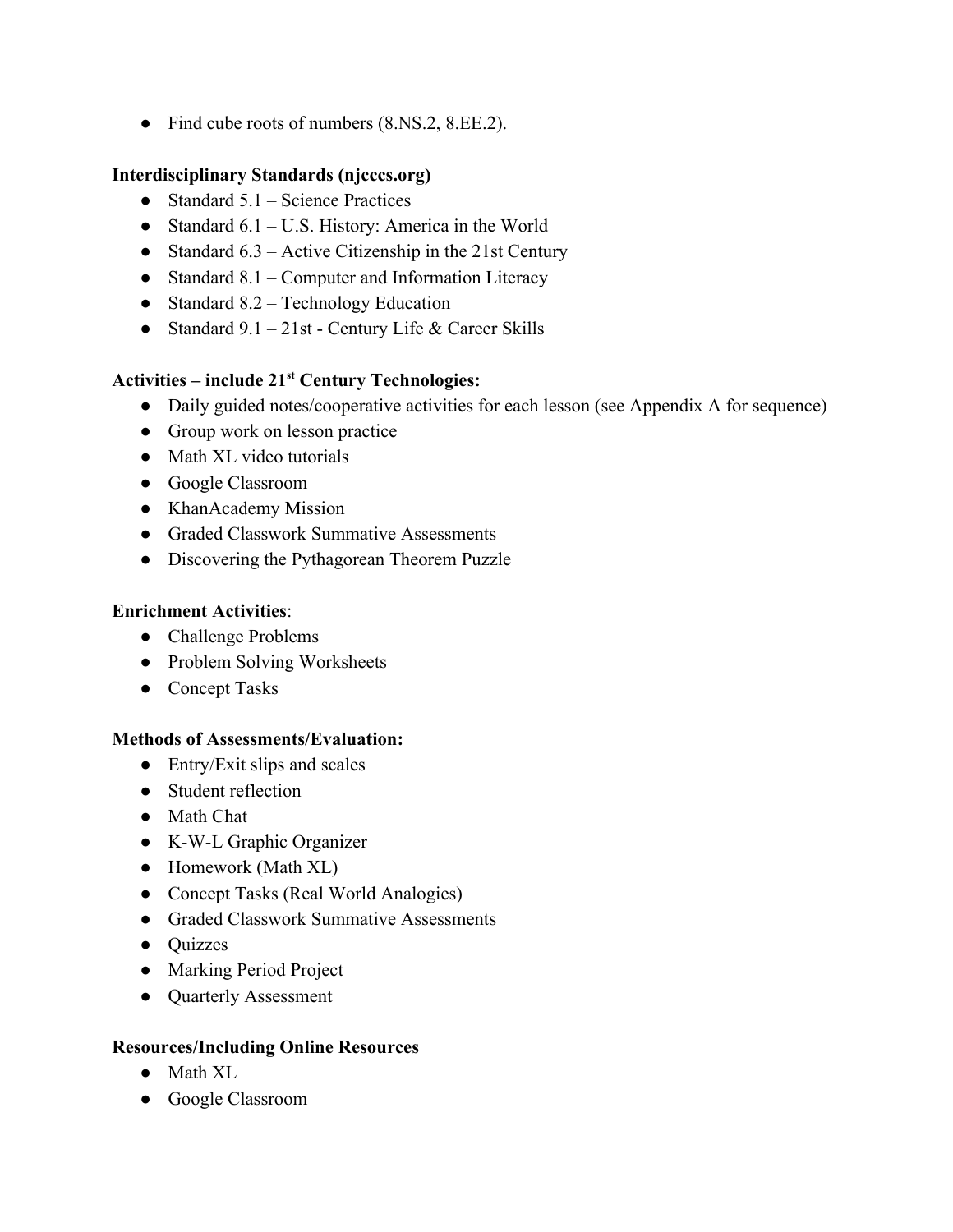- KhanAcademy Mission
- Selected Websites (See Appendix B)

# **Unit 5: Exponents & Scientific Notation**

## **Approximate # Of Weeks:** 2 weeks

## **Essential Questions:**

- How can you multiply two powers that have the same base?
- How can you simplify expressions containing exponents?
- Question: How do we rewrite expressions containing negative exponents?
- How can you read and use numbers written in scientific notation?
- How do you multiply or divide numbers written in scientific notation?
- How do you add or subtract numbers written in scientific notation?

**New Jersey Student Learning Standards:** 8.NS.1, 8.NS.2, 8.EE.1, 8.EE.3, 8.EE.4, NCTM Mathematical Practices

# **Upon completion of this unit students will be able to:**

- Multiply and divide powers  $(8.NS.1, 8.NS.2, 8.EE.1)$ .
- Work with negative and zero exponents (8.NS.1, 8.NS.2, 8.EE.1).
- Write numbers using scientific notation (8.EE.1, 8.EE.3).
- **●** Perform operations with numbers in scientific notation (8.EE.3, 8.EE.4).

# **Interdisciplinary Standards (njcccs.org)**

- $\bullet$  Standard 5.1 Science Practices
- Standard  $6.1 U.S.$  History: America in the World
- Standard  $6.3$  Active Citizenship in the 21st Century
- Standard 8.1 Computer and Information Literacy
- Standard  $8.2$  Technology Education
- Standard  $9.1 21$ st Century Life & Career Skills

# **Activities – include 21 st Century Technologies:**

- Daily guided notes/cooperative activities for each lesson (see Appendix A for sequence)
- Group work on lesson practice
- Math XL video tutorials
- Google Classroom
- KhanAcademy Mission
- Graded Classwork Summative Assessments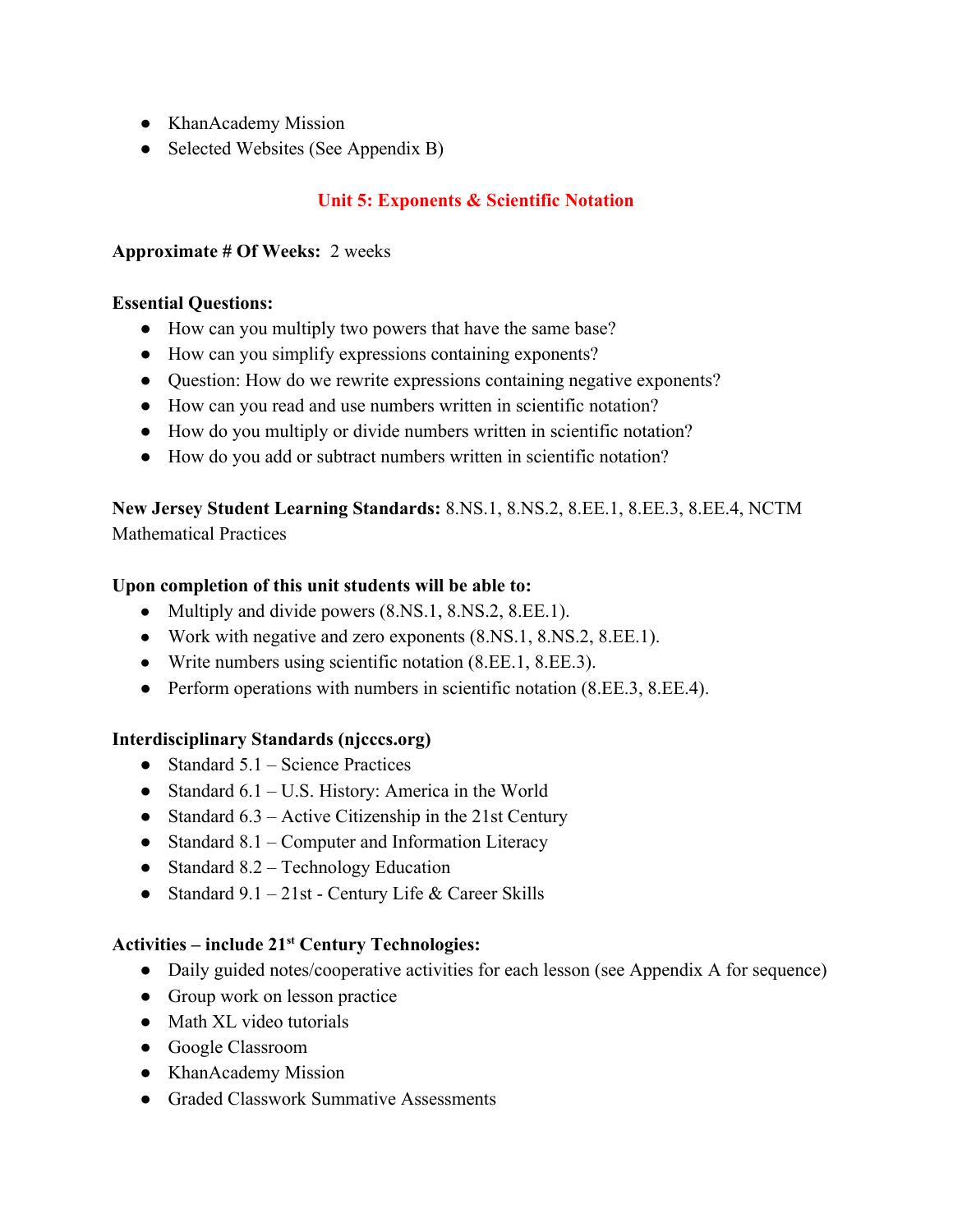● Exponent Match Puzzle

## **Enrichment Activities**:

- Challenge Problems
- Problem Solving Worksheets
- Concept Tasks

## **Methods of Assessments/Evaluation:**

- $\bullet$  Entry/Exit slips and scales
- Student reflection
- Math Chat
- K-W-L Graphic Organizer
- Homework (Math XL)
- Concept Tasks (Real World Analogies)
- Graded Classwork Summative Assessments
- Ouizzes
- Marking Period Project
- Quarterly Assessment

# **Resources/Including Online Resources**

- Math XL
- Google Classroom
- KhanAcademy Mission
- Selected Websites (See Appendix B)

# **Unit 6: Similarity & Transformations**

## **Approximate # Of Weeks:** 5 Weeks

# **Essential Questions:**

- How can you classify two angles as supplementary or complementary?
- How can you use properties of parallel lines to solve real-world situations?
- How do you find the interior angle measure of a polygon using triangles?
- What are the corresponding parts of congruent figures?
- How can you apply properties of similarity to real world situations?
- How do changes in dimensions of similar geometric figures affect the perimeters and areas of the figures?
- How do we apply the relationship of similar figures to find missing angle measures and side lengths?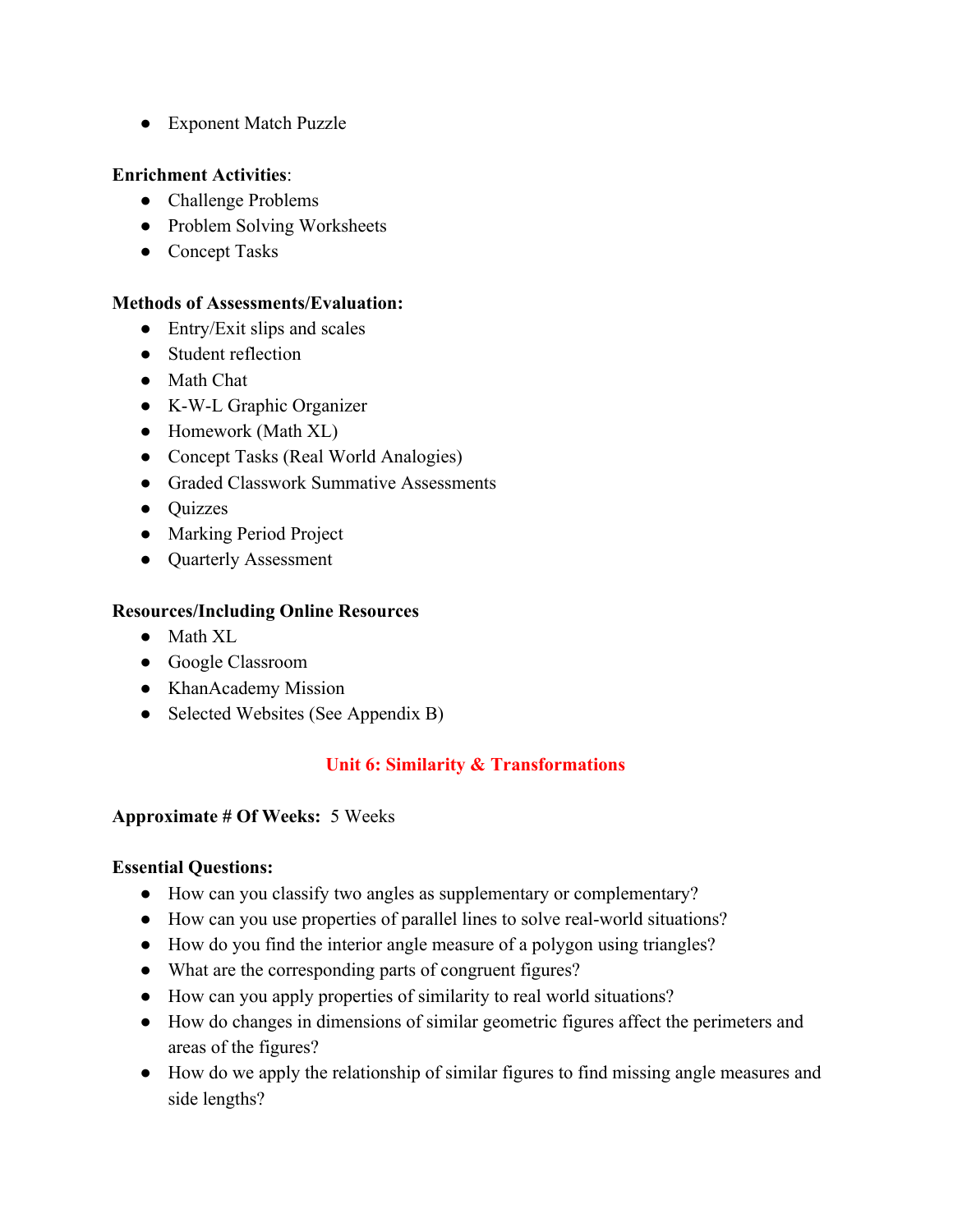- How are similar figures applied to real world situations?
- How can you determine which transformations maintain congruency and which transformations create similar figures?

**New Jersey Student Learning Standards:** 7.G.1, 7.G.5, 8.G.1, 8.G.2, 8.G.3, 8.G.4, 8.G.5

## **Upon completion of this unit students will be able to:**

- Classify special pairs of angles.  $(7.\text{G.5}, 8.\text{G.1}, 8.\text{G.5})$
- Identify angles when a transversal intersects lines.  $(8.G.5)$
- Find measures of interior and exterior angles. (7.G.5, 8.G.1, 8.G.5)
- Translate geometric figures in a coordinate plane. (8.G.1, 8.G.3, 8.G.4)
- Reflect figures and identify lines of symmetry.  $(8.G.1, 8.G.3, 8.G.4)$
- Rotate figures and identify rotational symmetry  $(8.G.1, 8.G.3, 8.G.4)$
- Dilate figures in a coordinate plane.  $(8.G.1, 8.G.3, 8.G.4)$
- Copy a segment and an angle.  $(8.G.1)$
- Construct the perpendicular bisector of a segment.  $(8.G.1)$
- Construct the angle bisector of an angle.  $(8.G.1)$
- Construct parallel lines through a line and a point not on the line. (CC.8.G.1)
- Construct a similar triangle.  $(8.G.1, 8.G.5)$
- Perform multiple transformations in the coordinate plane. (8.G.1, 8.G.2, 8.G.3, 8.G.4)

# **Interdisciplinary Standards (njcccs.org)**

- Standard  $5.1$  Science Practices
- Standard  $6.1 U.S.$  History: America in the World
- Standard  $6.3$  Active Citizenship in the 21st Century
- Standard  $8.1$  Computer and Information Literacy
- Standard  $8.2$  Technology Education
- Standard  $9.1 21$ st Century Life & Career Skills

# **Activities – include 21 st Century Technologies:**

- Daily guided notes/cooperative activities for each lesson (see Appendix A for sequence)
- Group work on lesson practice
- Math XL video tutorials
- Google Classroom
- KhanAcademy Mission
- Toy Car Scale Measurement Activity
- Transformation Activity Packet
- Graded Classwork Summative Assessments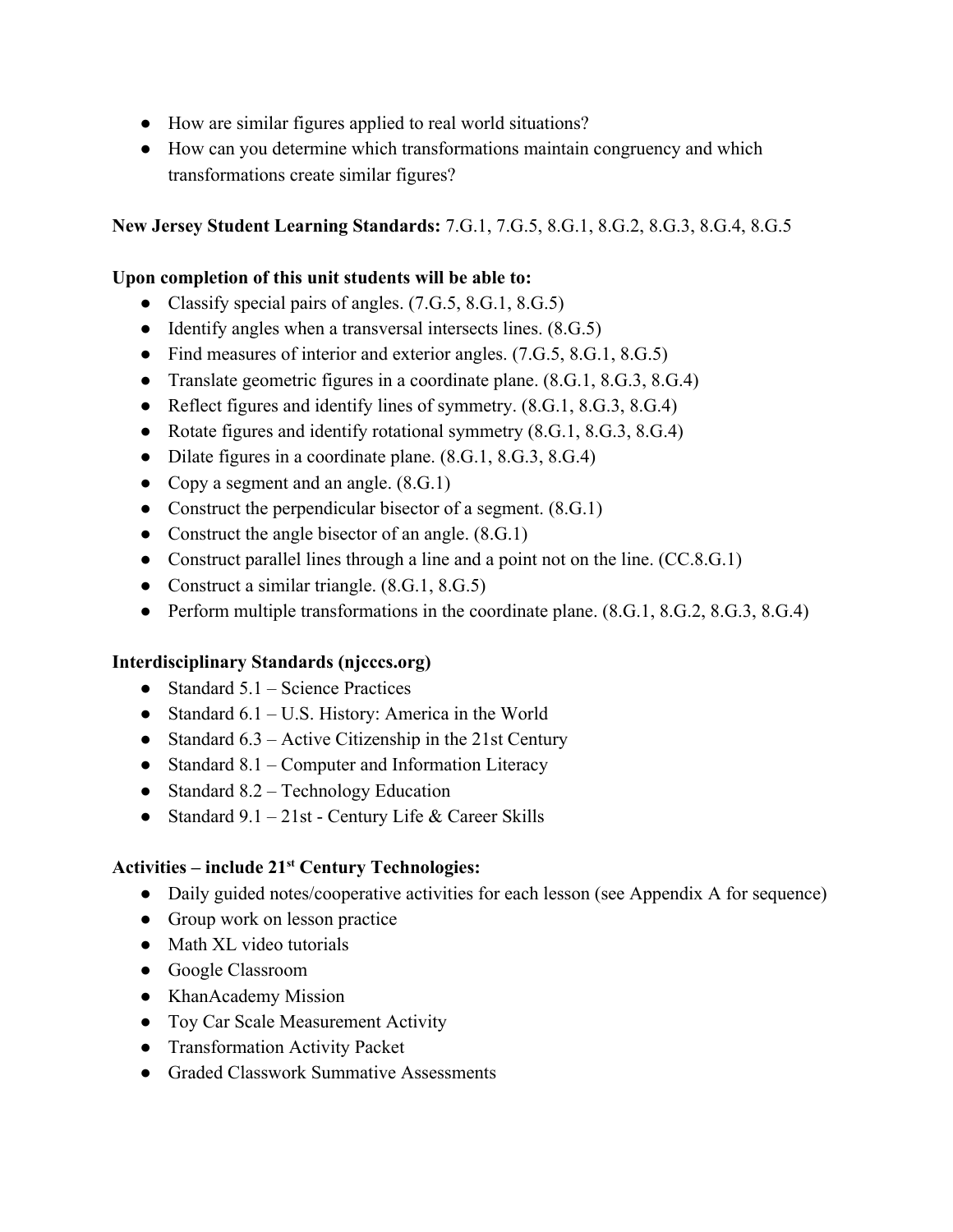## **Enrichment Activities**:

- Challenge Problems
- Problem Solving Worksheets
- Concept Tasks

## **Methods of Assessments/Evaluation:**

- $\bullet$  Entry/Exit slips and scales
- Student reflection
- Math Chat
- K-W-L Graphic Organizer
- Homework (Math XL)
- Concept Tasks (Real World Analogies)
- Graded Classwork Summative Assessments
- Quizzes
- Marking Period Project
- Quarterly Assessment

# **Resources/Including Online Resources**

- Math XL
- Google Classroom
- KhanAcademy Mission
- Selected Websites (See Appendix B)

# **Unit 7: Surface Area & Volume**

## **Approximate # Of Weeks:** 2 Weeks

## **Essential Questions:**

- How do you find the circumference and area of a circle?
- What two-dimensional shapes are created by slicing three-dimensional figures?
- How do you use a net to find the surface area of a prism, cylinder, pyramid or cone?
- How do you use the base and faces of a three-dimensional figure to find the volume?

# **New Jersey Student Learning Standards:** 7.G.2, 7.G.3, 7.G.4, 7.G.5, 7.G.6, 8.G.9

# **Upon completion of this unit students will be able to:**

- \*Solve problems involving triangles.  $(6.G.1)$
- \*Classify polygons and quadrilaterals.  $(6.G.1)$
- \*Find the areas of parallelograms and trapezoids.  $(6.G.1)$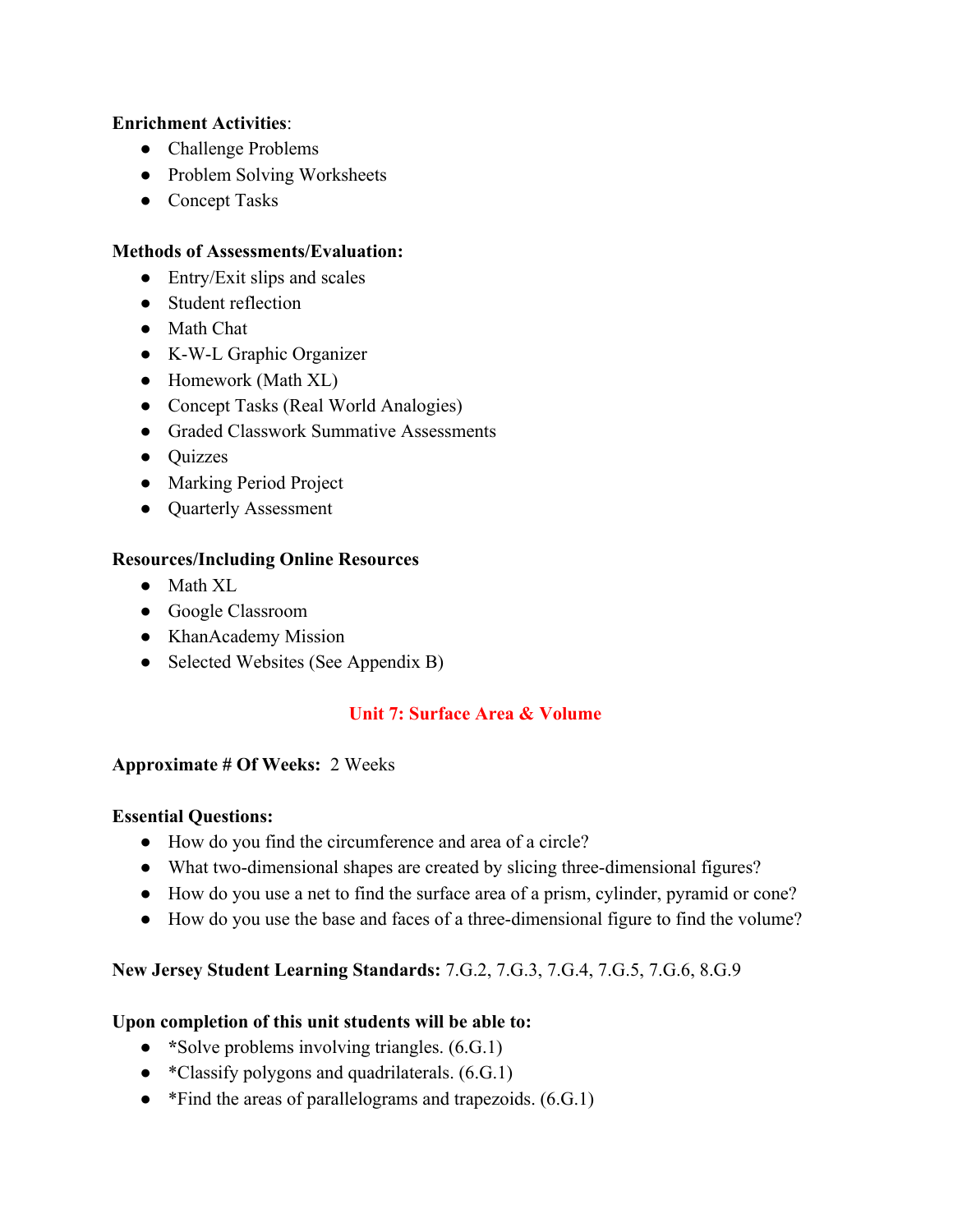- Find the circumferences and area of circles.  $(7.G.4)$
- Find the surface areas of prisms and cylinders. (7.G.4, 7.G.6)
- Find the surface area of pyramids and cones (7.G.4, 7.G.6)
- Describe two-dimensional figures that result from slicing three-dimensional figures (7.G.3)
- Find the volume of prisms and cylinders (7.G.4, 7.G.6, 8.G.9)
- Convert areas and volumes within or between systems of measurement (7.G.6)
- Find the volumes of pyramids and cones  $(7.G.4, 7.G.6)$
- Determine the effect of changes in dimensions on perimeter, area and volume (7.G.6)
- Find the surface area and volume of composite solids (7.G.4, 7.G.6)
- Use the distance and midpoint formulas (7.G.6).

# **Interdisciplinary Standards (njcccs.org)**

- $\bullet$  Standard 5.1 Science Practices
- Standard  $6.1 U.S.$  History: America in the World
- Standard  $6.3$  Active Citizenship in the 21st Century
- Standard 8.1 Computer and Information Literacy
- Standard  $8.2$  Technology Education
- Standard  $9.1 21$ st Century Life & Career Skills

# **Activities – include 21 st Century Technologies:**

- Daily guided notes/cooperative activities for each lesson (see Appendix A for sequence)
- Group work on lesson practice
- Math XL video tutorials
- Google Classroom
- KhanAcademy Mission
- Ang-Legs Labs
- Cross Sections Explorations with Play-Doh
- White Board Composite Figures Activity

# **Enrichment Activities**:

- Challenge Problems
- Problem Solving Worksheets
- Concept Tasks

# **Methods of Assessments/Evaluation:**

- $\bullet$  Entry/Exit slips and scales
- Student reflection
- Math Chat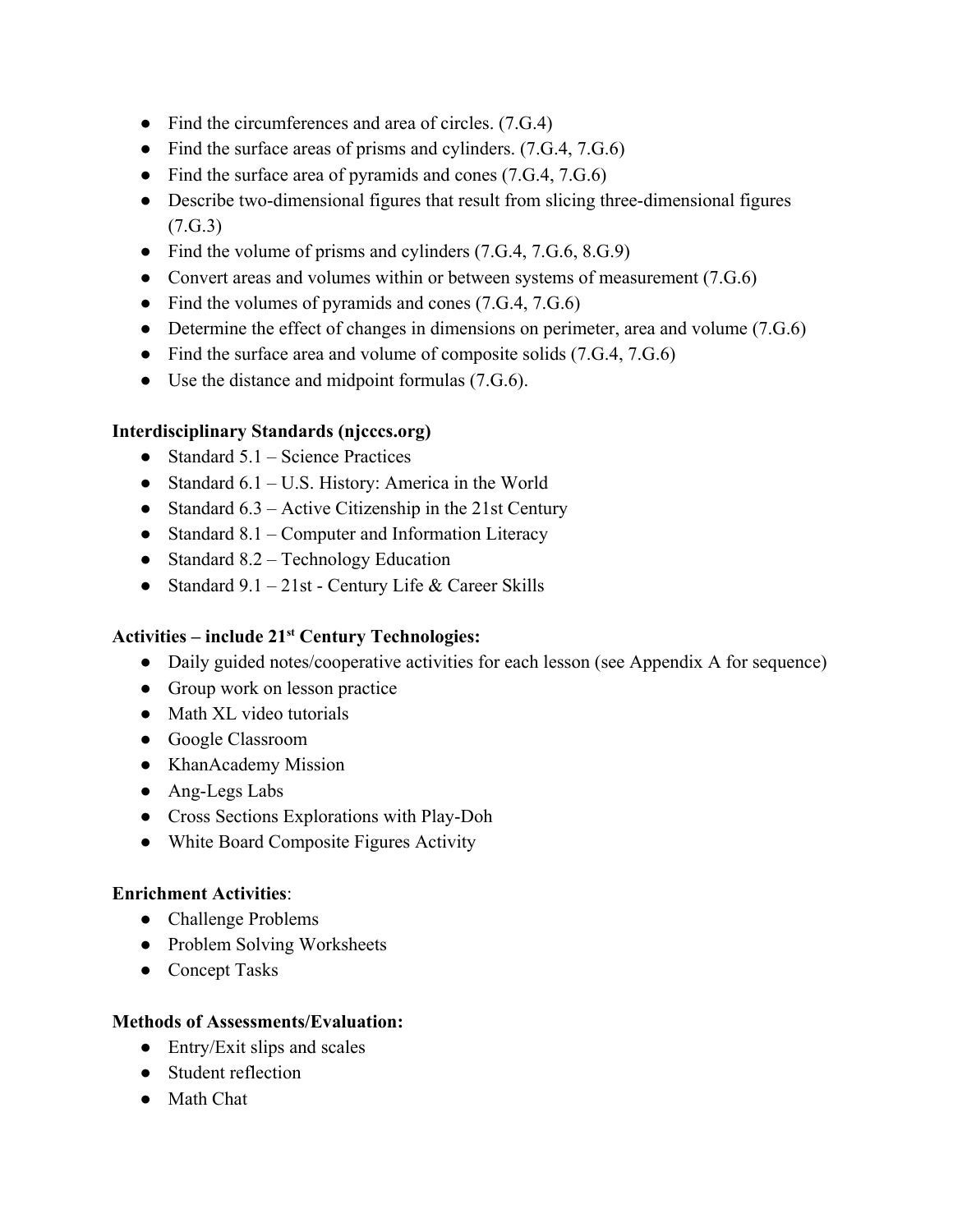- K-W-L Graphic Organizer
- Homework (Math XL)
- Concept Tasks (Real World Analogies)
- Graded Classwork Summative Assessments
- Quizzes
- Marking Period Project
- Quarterly Assessment

#### **Resources/Including Online Resources**

- Math XL
- Google Classroom
- KhanAcademy Mission

## **Unit 8: Data Analysis & Samples**

#### **Approximate # Of Weeks:** 6 Weeks

#### **Essential Questions:**

- What information does a stem-and-leaf plot provide?
- How do we use histograms?
- How can you use measures of central tendency to distribute an amount evenly among a group of people?
- How can you analyze the quartiles of data?
- How can you use data to predict an event?
- Which data display correctly represents a given set of data?
- How can you use a survey to make conclusions about a general population?
- How can you use measures of central tendency and variation to compare populations?
- How can you analyze two-variable data using a table?
- How does a margin of error affect the result of a survey?
- How can we compare data using the measures of spread?
- How can probability be used to predict events?
- How does theoretical probability determine fairness?
- How can you use experimental probability to predict the likelihood of an event?
- Why do we compare experimental and theoretical probabilities?
- How do you decide whether two events are overlapping or disjoint?
- What is the difference between dependent and independent events?
- How do you convert between probability and odds?
- How can you use a simulation to efficiently find an experimental probability?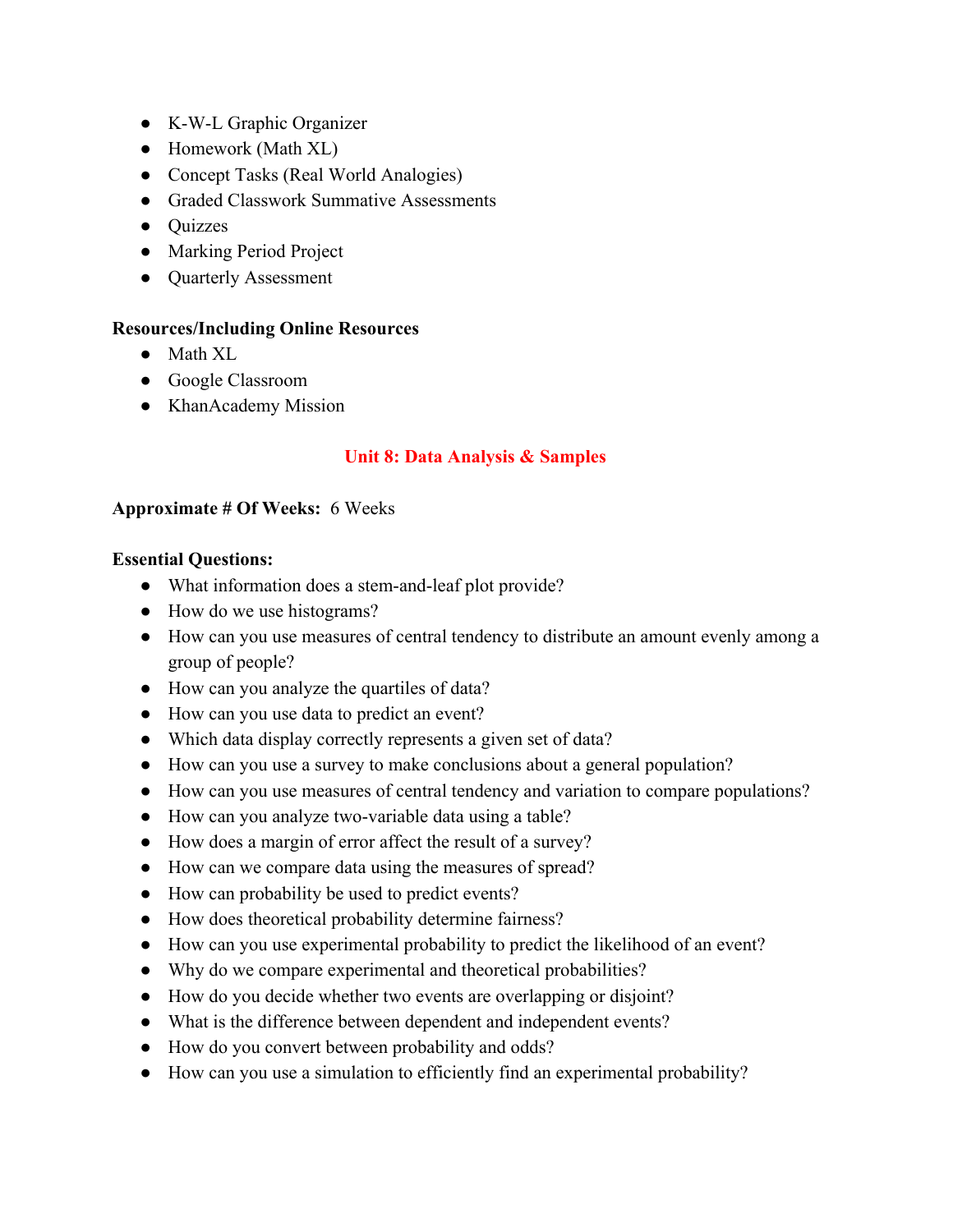**New Jersey Student Learning Standards:** 7.SP.1, 7.SP.2, 7.SP.3, 7.SP.4, 7.SP.5, 7.SP.6, 7.SP.7, 7.SP.8, 8.SP.1, 8.SP.2, 8.SP.3, 8.SP.4

## **Upon completion of this unit students will be able to:**

- \*Construct stem-and-leaf plots. (6.SP.4)
- \*Construct histograms. (6.SP.4)
- \*Use circle graphs to describe data. (6.SP.4)
- Make and interpret box-and-whisker plots. (7.SP.2, 7.SP.3, 7.SP.4)
- Use a graphing calculator to create a box-and-whisker plot. (7.SP.2, 7.SP.3, 7.SP.4)
- Choose appropriate data displays. (7.SP.2, 7.SP.4, 8.SP.1)
- Construct and analyze the data in a scatterplot.  $(8.5P.1, 8.5P.2, 8.5P.3)$
- Compare two sets of data using a two-way table. (8.SP.4)
- Access the degree of visual overlap of two data distributions. (7.SP.3)
- Identify populations and sampling methods (7.SP.1, 7.SP.2)
- Use the multiplication principle to find probabilities  $(7.\text{SP}.7)$
- Use the addition principle to find probabilities (7.SP.7)
- Find probabilities (7.SP.5, 7.SP.6, 7.SP.7, 7.SP.8)
- Find the probability that event A and B occur (7.SP.7, 7.SP.8).

## **Interdisciplinary Standards (njcccs.org)**

- Standard  $5.1$  Science Practices
- Standard  $6.1 U.S.$  History: America in the World
- Standard  $6.3$  Active Citizenship in the 21st Century
- Standard 8.1 Computer and Information Literacy
- Standard  $8.2$  Technology Education
- Standard  $9.1 21$ st Century Life & Career Skills

# **Activities – include 21 st Century Technologies:**

- Daily guided notes/cooperative activities for each lesson (see Appendix A for sequence)
- Group work on lesson practice
- Math XL video tutorials
- Google Classroom
- KhanAcademy Mission
- TI-84 Box-and-Whisker Plot Lab
- Two-Way Table Data Collection and Analysis Activity
- Ages of Famous People Scatterplot Lab
- Conducting Experiments to Identify Probability Activity
- Solving Genetics Problems Using Probability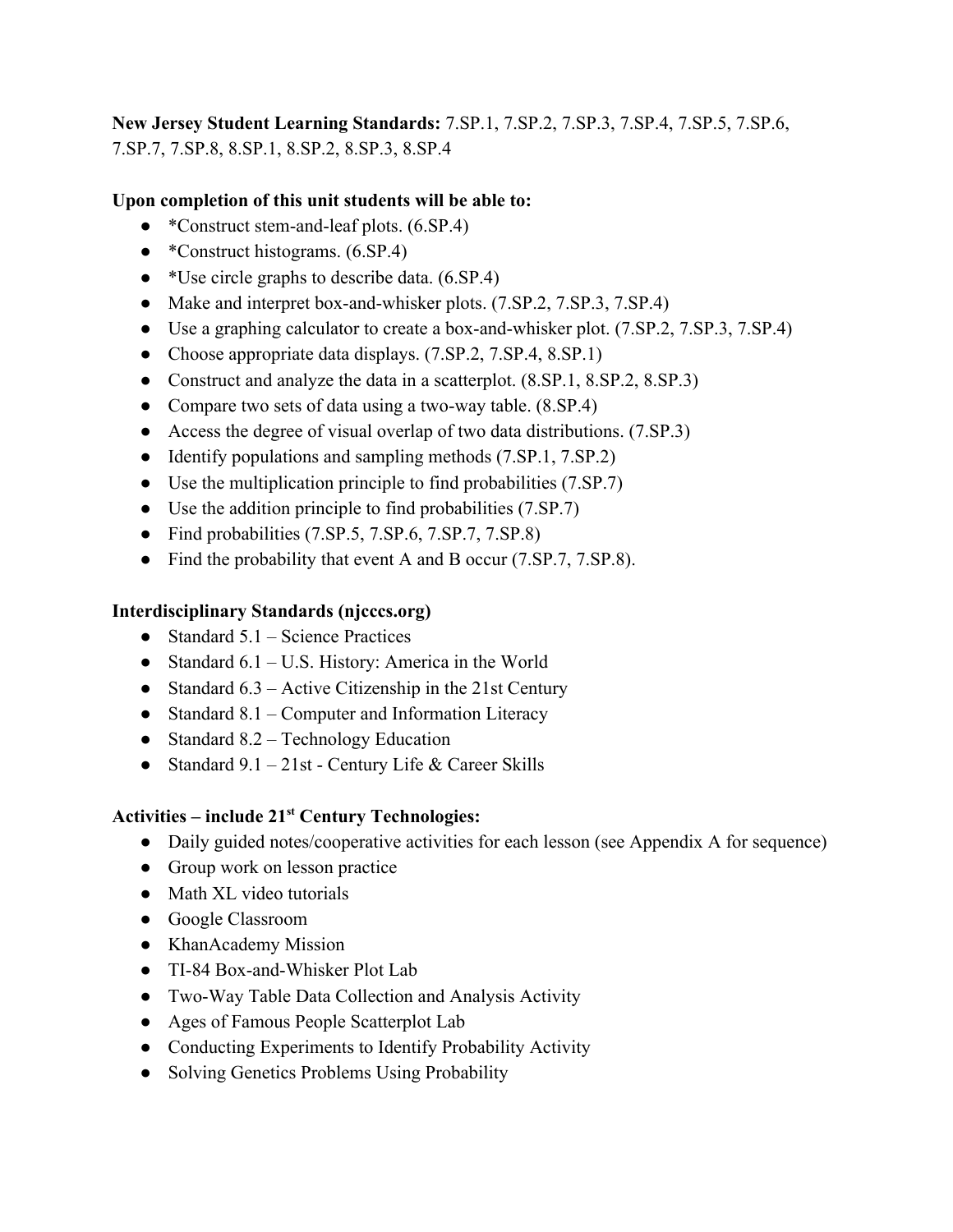## **Enrichment Activities**:

- Challenge Problems
- Problem Solving Worksheets
- Concept Tasks

## **Methods of Assessments/Evaluation:**

- $\bullet$  Entry/Exit slips and scales
- Student reflection
- Math Chat
- K-W-L Graphic Organizer
- Homework (Math XL)
- Concept Tasks (Real World Analogies)
- Graded Classwork Summative Assessments
- Quizzes
- Marking Period Project
- Quarterly Assessment

# **Resources/Including Online Resources**

- Math XL
- Google Classroom
- KhanAcademy Mission
- Selected Websites (See Appendix B)

# **Unit 9: Equations & Inequalities**

## **Approximate # Of Weeks:** 2 Weeks

## **Essential Questions:**

- How do you isolate the variable using inverse operations?
- How do you solve a literal equation for a given variable?
- How do you check the value of the variable?
- What does the graph of an inequality represent?
- How do you apply equations and inequalities to real world analogies?

# **New Jersey Student Learning Standards:** 7.EE.4, 8.EE.7

# **Upon completion of this unit students will be able to:**

● Solve equations and inequalities in one-variable. (7.EE.4, 8.EE.7)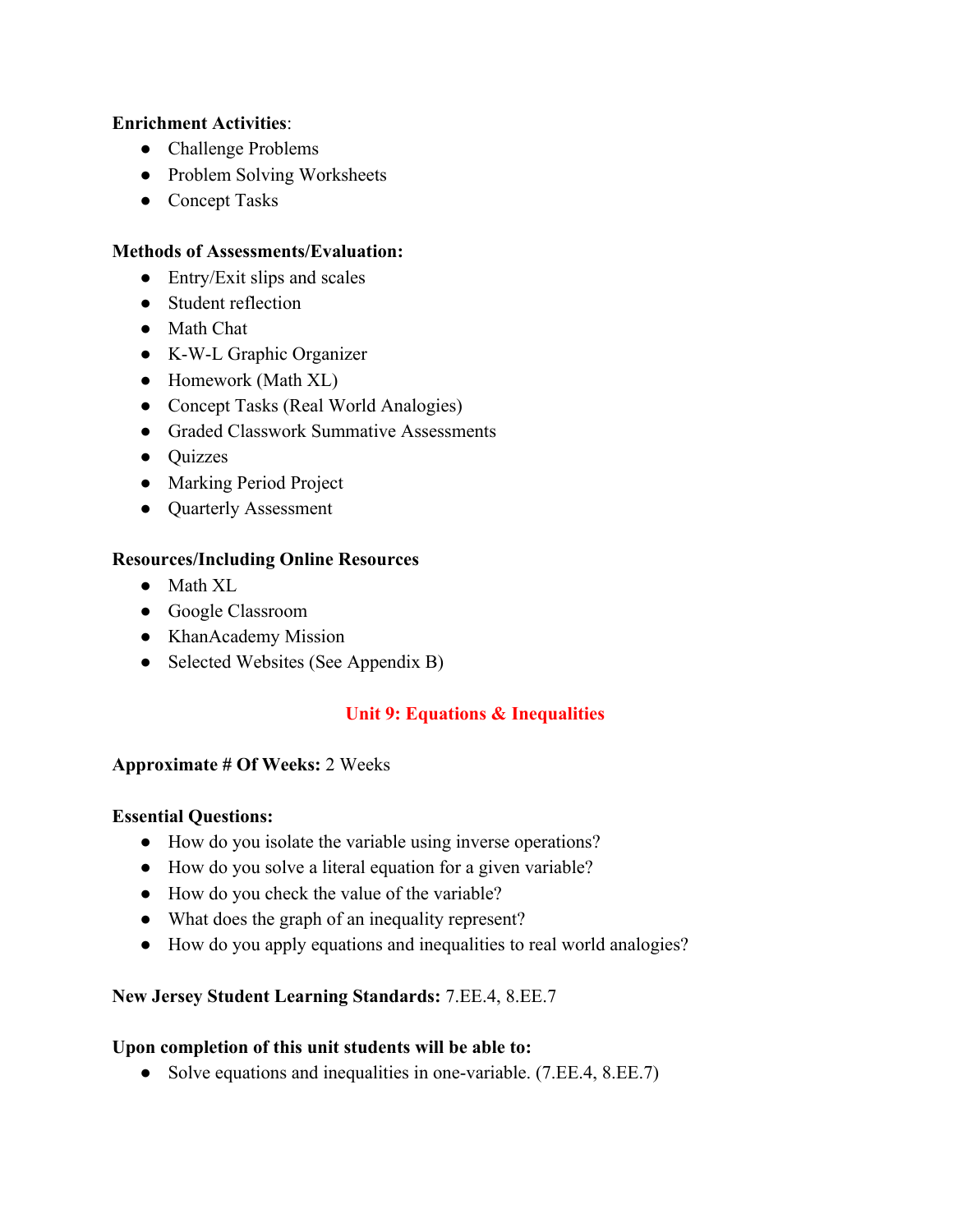- Identify if an equation/inequality has one solution, no solutions, or infinite solutions. (7.EE.4, 8.EE.7)
- Graph the solution set of an inequality. (7.EE.4, 8.EE.7)

# **Interdisciplinary Standards (njcccs.org)**

- $\bullet$  Standard 5.1 Science Practices
- Standard  $6.1 U.S.$  History: America in the World
- Standard  $6.3$  Active Citizenship in the 21st Century
- Standard 8.1 Computer and Information Literacy
- Standard  $8.2$  Technology Education
- Standard  $9.1 21$ st Century Life & Career Skills

# **Activities – include 21 st Century Technologies:**

- Daily guided notes/cooperative activities for each lesson (see Appendix A for sequence)
- Group work on lesson practice
- Math XL video tutorials
- Google Classroom
- KhanAcademy Mission
- Graded Classwork Summative Assessments

# **Enrichment Activities**:

- Challenge Problems
- Problem Solving Worksheets
- Concept Tasks

# **Methods of Assessments/Evaluation:**

- $\bullet$  Entry/Exit slips and scales
- Student reflection
- Math Chat
- K-W-L Graphic Organizer
- Homework (Math XL)
- Concept Tasks (Real World Analogies)
- Graded Classwork Summative Assessments
- Ouizzes
- Marking Period Project
- Quarterly Assessment

# **Resources/Including Online Resources**

● Math XL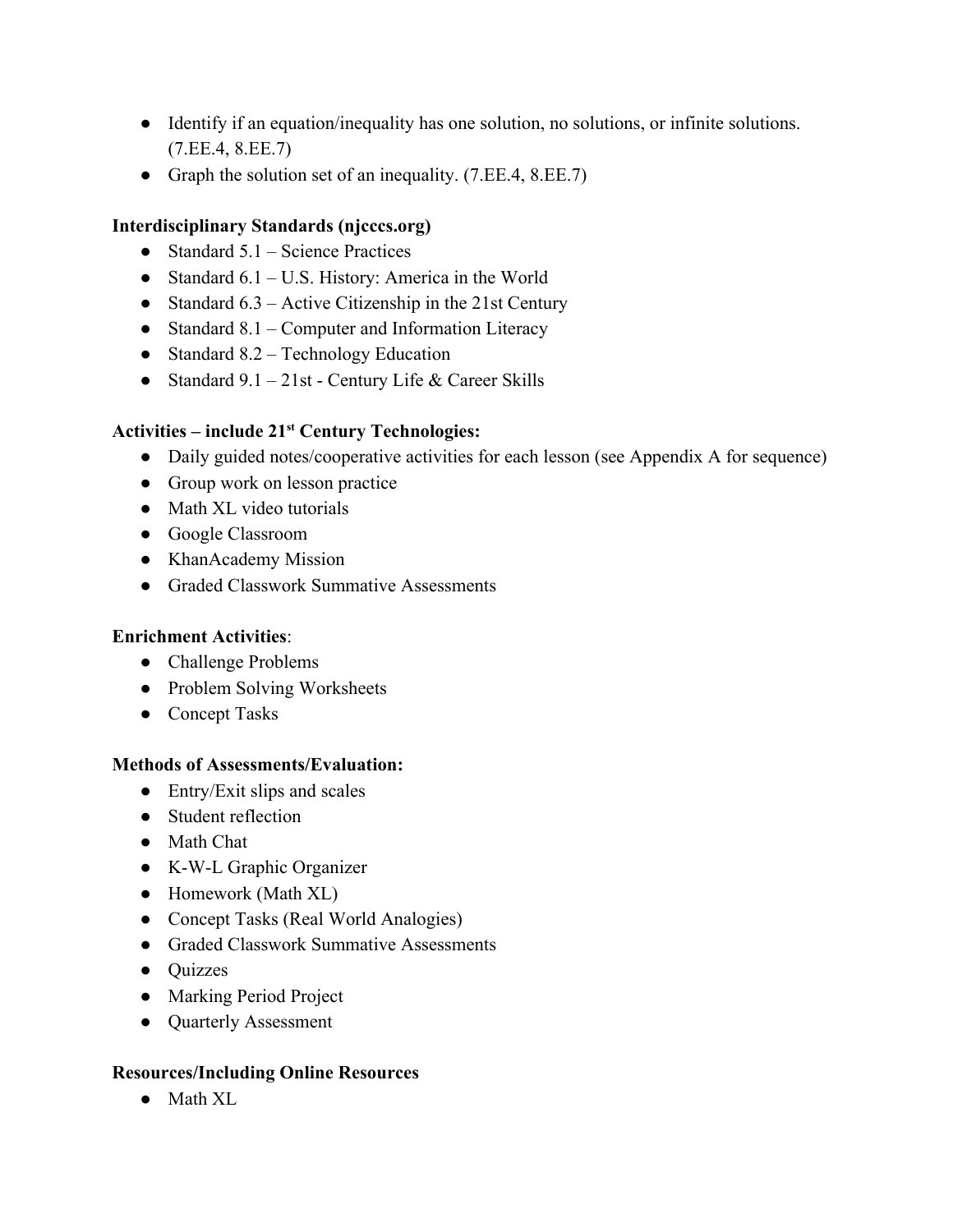- Google Classroom
- KhanAcademy Mission
- Selected Websites (See Appendix B)

# **Unit 10: Linear Functions & Systems**

## **Approximate # Of Weeks:** 4 Weeks

## **Essential Questions:**

- How do you graph a line?
- How do you calculate the slope of a line algebraically?
- How do you solve a system of linear equations?
- Can you identify when a system has one solution, no solution, or infinite solutions?
- How do you describe the graph of an equation of the form  $y = mx + b$ ?
- How do you write an equation of a line when you are given the slope and a point?
- How do you write the equation of a line when you are given two points?
- How can you write the equation of a line of best fit (linear regression)?
- What is the difference between a relation and a function?
- How can you find the domain and range of a relation or function?
- How do you write and solve linear systems of equations?

# **New Jersey Student Learning Standards:** 8.EE.5, 8.EE.7, 8.EE.8, 8.F.1, 8.F.2, 8.F.3, 8.F.4,

# **Upon completion of this unit students will be able to:**

- Use graphs to represent relations and functions. (8.F.1, 8.F.2)
- Find solutions of equations in two variables. (8.F.4)
- Use x- and y-intercepts to graph linear equations.  $(8.F.3)$
- Find and interpret slopes of lines.  $(8.F.3)$
- Graph linear equations in slope-intercept form.  $(8.F.3)$
- Write linear equations.  $(8.F.4)$
- Use function notation.  $(8.F.4)$
- Graph and solve systems of linear equations.  $(8.EE.8)$
- Graph inequalities in two variables.  $(8.EE.8)$

# **Interdisciplinary Standards (njcccs.org)**

- Standard  $5.1$  Science Practices
- Standard  $6.1 U.S.$  History: America in the World
- Standard  $6.3$  Active Citizenship in the 21st Century
- Standard  $8.1$  Computer and Information Literacy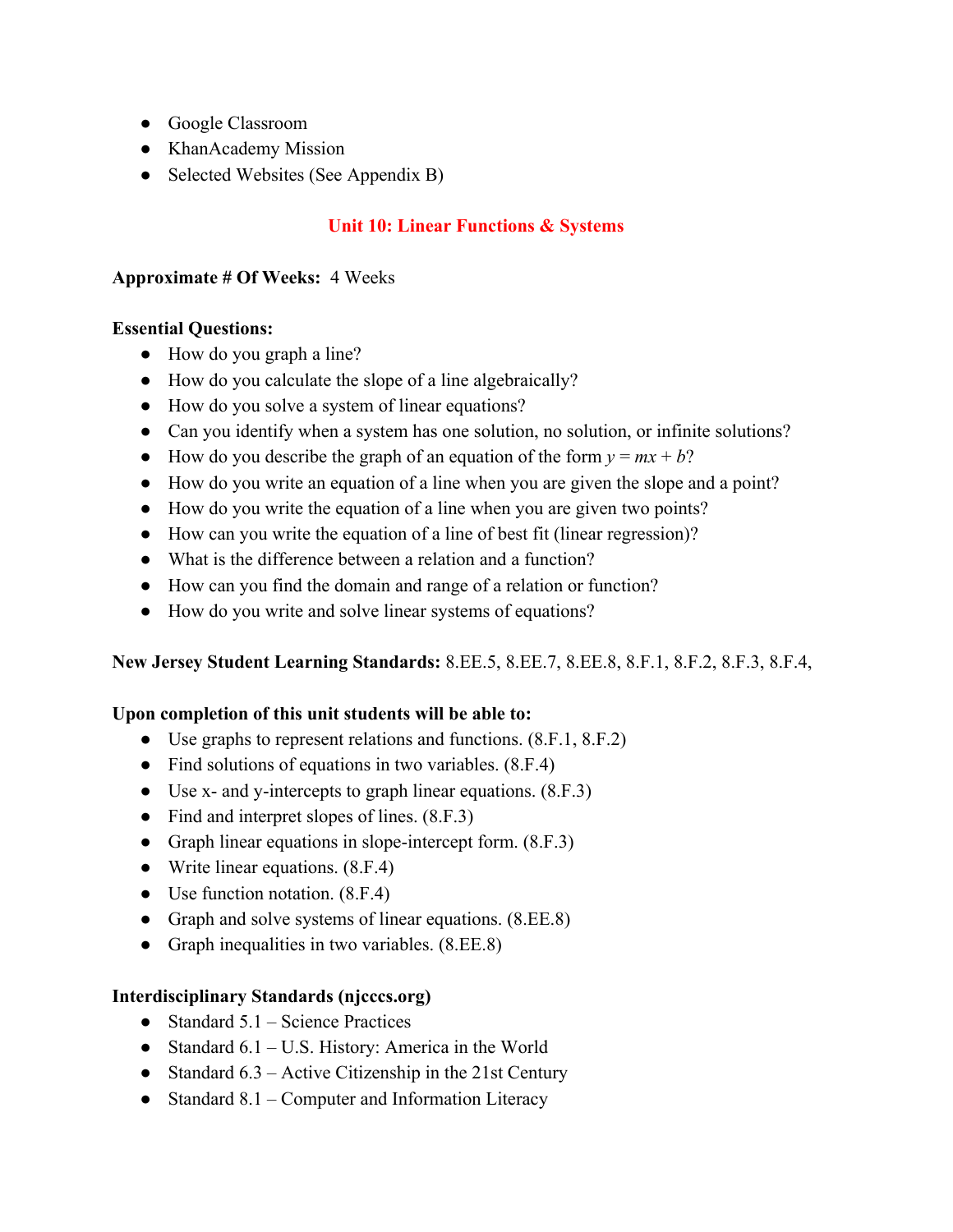- Standard 8.2 Technology Education
- Standard  $9.1 21$ st Century Life & Career Skills

# **Activities – include 21 st Century Technologies:**

- Daily guided notes/cooperative activities for each lesson (see Appendix A for sequence)
- Group work on lesson practice
- Math XL video tutorials
- Google Classroom
- KhanAcademy Mission
- Graded Classwork Summative Assessments
- Linear Regression TI-84 Lab

## **Enrichment Activities**:

- Challenge Problems
- Problem Solving Worksheets
- Concept Tasks

## **Methods of Assessments/Evaluation:**

- $\bullet$  Entry/Exit slips and scales
- Student reflection
- Math Chat
- K-W-L Graphic Organizer
- Homework (Math XL)
- Concept Tasks (Real World Analogies)
- Graded Classwork Summative Assessments
- Quizzes
- Marking Period Project
- Quarterly Assessment

## **Resources/Including Online Resources**

- Math XL
- Google Classroom
- KhanAcademy Mission
- Selected Websites (See Appendix B)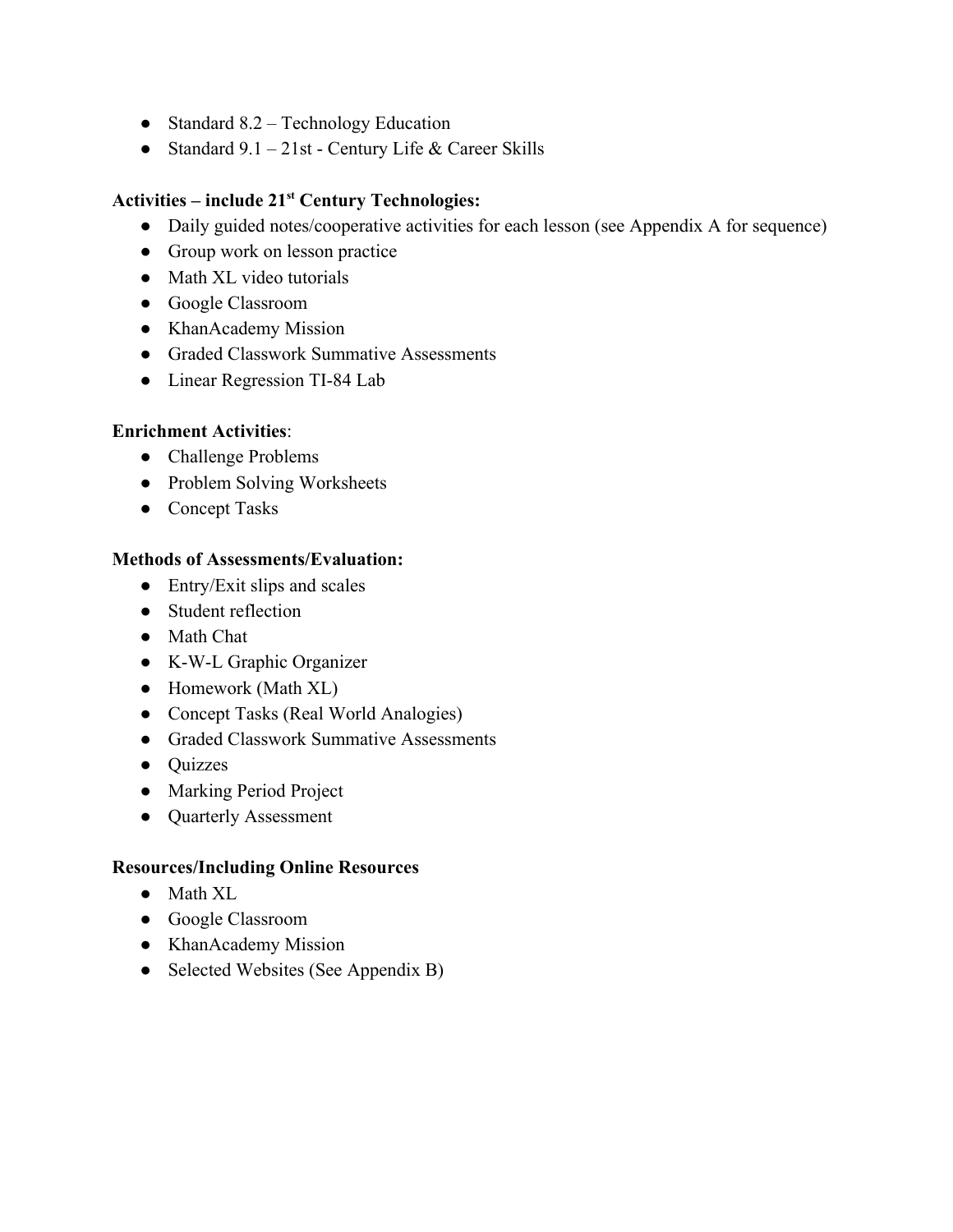#### **Appendix A: Course Sequence**

#### **Texts:**

- Holt Pre-Algebra Text (Purple) *Bracket Items*
- Accelerated 7th Grade Big Ideas (Red) Sequence (& 8th Grade Big Ideas (Blue)) *Parentheses Items*

#### **Marking Period 1**

## **Summer Assignment & Review**

#### **Unit 1: Operations with Integers**

# **Unit 1A**

(1.1) Integers & Absolute Value

(1.2) Adding Integers [1.5]

(1.3) Subtracting Integers [1.6]

- (1.4) Multiplying Integers [1.7]
- (1.5) Dividing Integers [1.7]

## **Unit 1B**

The Coordinate Plane [1.8]

#### **Unit 2: Rational Numbers and Equations**

#### **Unit 2A**

(2.1) Rational Numbers [5.1]

 $(2.2 \& 2.3)$  Adding & Subtracting Rational Numbers [5.2 & 5.3]

(2.4) Multiplying & Dividing Rational Numbers [5.4 & 5.5]

(2.3B) Number Properties [2.1 & 2.2]

## **Unit 2B**

(3.1 & 3.2) Algebraic Expressions [2.3]

(3.3) Solving Equations Using Addition & Subtraction [2.5 & 2.7]

(3.4) Solving Equations Using Multiplication & Division  $[2.6 \& 2.7, 5.6 \& 5.7]$ 

(3.5) Solving Two Step Equations [3.1 & 3.2]

(4.1 - 4.4) Solving One & Two-Step Inequalities [3.4, 3.5, 3.6]

#### **Unit 3: Proportions & Variation (with Percents)**

#### **Unit 3A**

(5.1) Ratios & Rates [6.1]

(5.5) Slope [8.4 *rise to run*]

#### **Unit 3B**

(5.2) Proportions [6.2]

(5.2) Writing Proportions [6.2]

(5.4) Solving Proportions [6.3]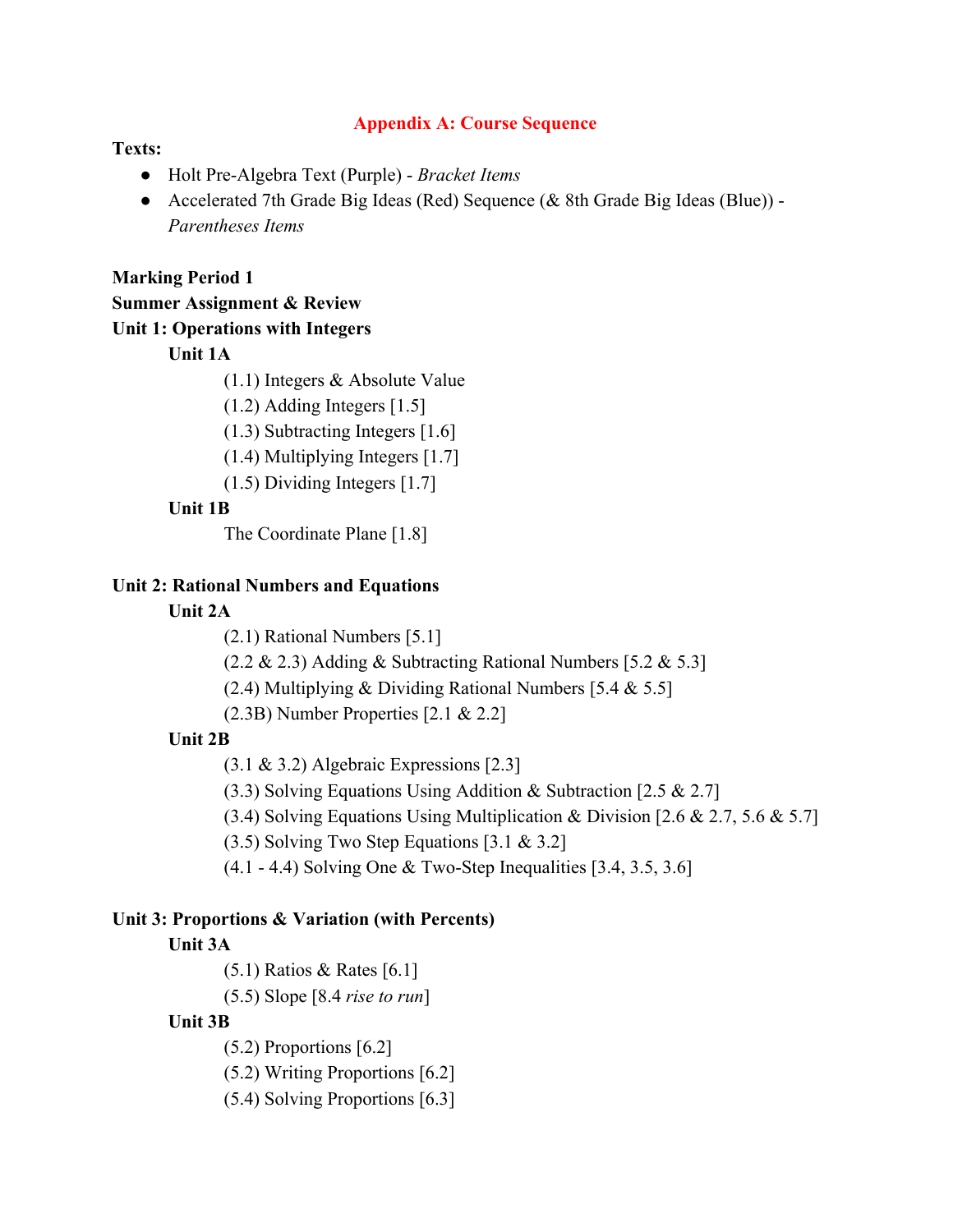Converting Measures Between Systems [6.1]

## **Unit 3C**

(5.6) Direct Variation

(EXT5.2) Proportional Relationships

(5.6) Inverse Variation

## **Unit 3D**

(6.1 - 6.7) Percent Applications [7.1 - 7.7]

#### **Marking Period 2**

#### **Unit 4: Radicals & the Pythagorean Theorem**

**Unit 4A** *[Chapter 6 in 8th Grade Text]*

(12.1) Finding Square Roots (*Quick Quiz*) [9.1]

(12.2) The Pythagorean Theorem [9.3]

(12.3) Approximating Square Roots [9.4]

## **Unit 4B**

(12.4) Simplifying Square Roots [9.2]

(12.4B) Cube Roots (*Quick Quiz*)

Simplifying Cube Roots

(12.5) Using the Pythagorean Theorem (*Distance & Midpoint Formulas*) [9.5]

#### **Unit 5: Exponents & Scientific Notation**

## **Unit 5A**

**(**13.1) Exponents [4.5]

(13.2) Product of Powers Property [4.5]

(13.3) Quotient of Powers Property [4.5]

(13.4) Zero & Negative Exponents [4.6]

#### **Unit 5B**

**(**13.5) Reading Scientific Notation [4.7]

(13.6) Writing Scientific Notation [4.7]

(13.6B) Scientific Notation (*operations*) [4.7]

# **Unit 6: Similarity & Transformations**

# **Unit 6A**

(12.1) Classifying Angles [12.1]

(12.2) Parallel Lines & Transversals [12.2]

(10.1) Angles and Sides of Triangles [10.1]

(10.2 & 12.3) Angles of Polygons [10.2 & 12.3]

(6.4 & 10.2) Congruent Polygons [12.3]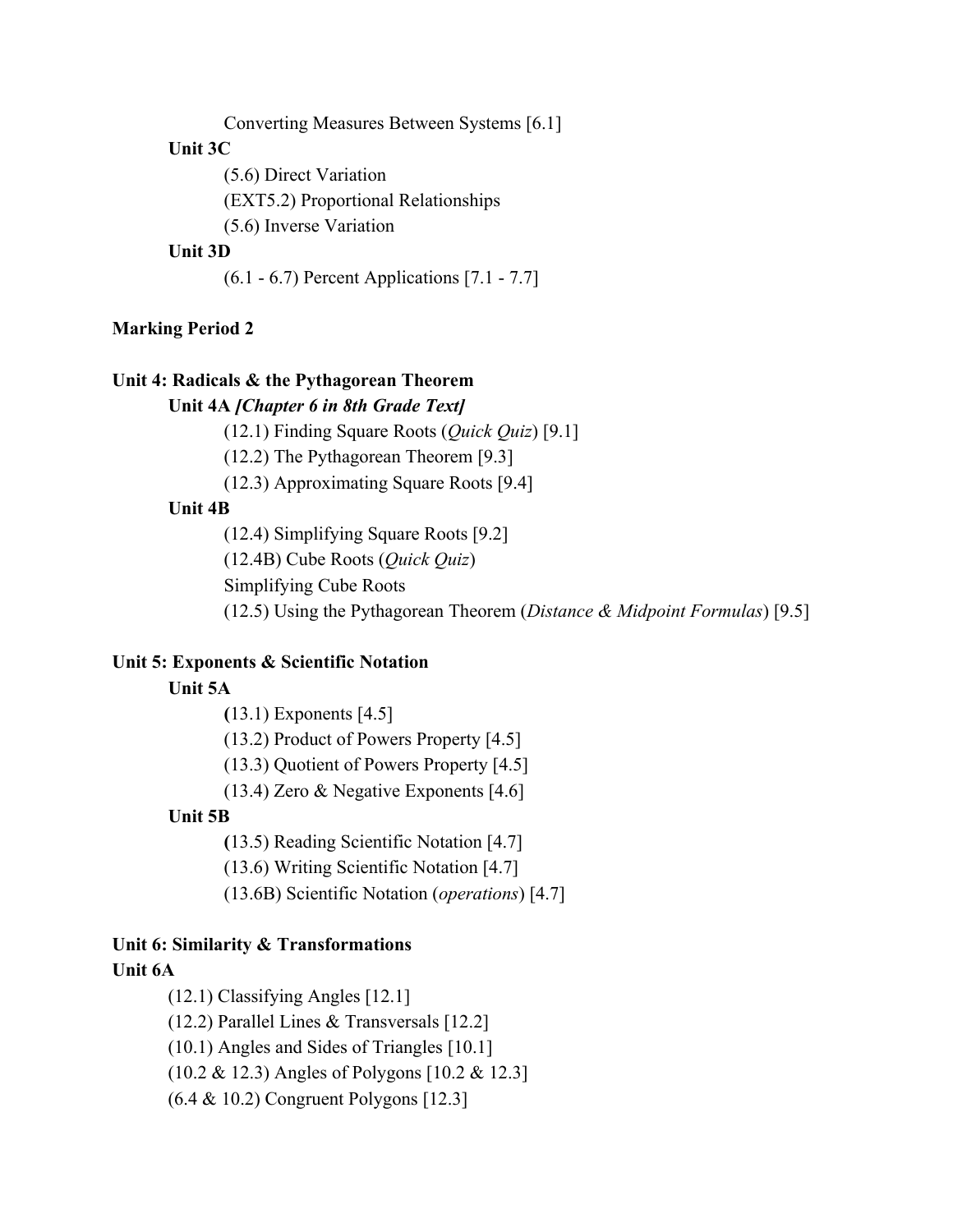#### **Unit 6B**

(6.4) Identifying Similar Figures [6.4]

 $(6.5)$  Perimeters & Areas of Similar Figures [6.4]

(6.5) Finding Unknown Measures of Similar Figures [6.4]

(6.6) Scale Drawings & Models [6.6]

#### **Unit 6C**

(12.4) Translations [12.4] (12.5) Reflections [12.5] (12.6) Rotations [12.6] (12.7) Dilations [12.7] Compositions of Transformations

## **Marking Period 3**

## **Unit 7: Surface Area & Volume**

**(**6.2b) Area & Circumference of Circles [10.4] **(**6.1) Drawing 3-Dimensional Figures & Cross Sections  $(6.2 \& 6.3)$  Surface Areas of Prisms & Cylinders [10.5]  $(6.4 \& 6.5)$  Surface Area of Pyramids  $\&$  Cones [10.6] (6.6) Surface Area of Composite Solids **(**7.1 & 7.2) Volume of Prisms & Cylinders [10.7]  $(7.3 \& 7.4)$  Volumes of Pyramids & Cones [10.8] (7.5) Volume of Composite Solids

## **Unit 8: Data Analysis & Samples**

## **Unit 8A**

(8.1) Stem-and-Leaf Plots & Histograms [11.1]

## *[8th Grade Text]*

(7.1) Measures of Central Tendency [11.3]

(7.2) Box-and-Whisker Plots [11.2]

(7.3) Scatterplots & Lines of Best Fit

(7.4) Choosing a Data Display

## **Unit 8B**

(8.4) Samples & Populations [11.4]

(8.4B) Comparing Populations [11.5]

Two Way Tables [11.5]

Margin of Error [11.5]

Mean Absolute Deviation

## **Unit 8C**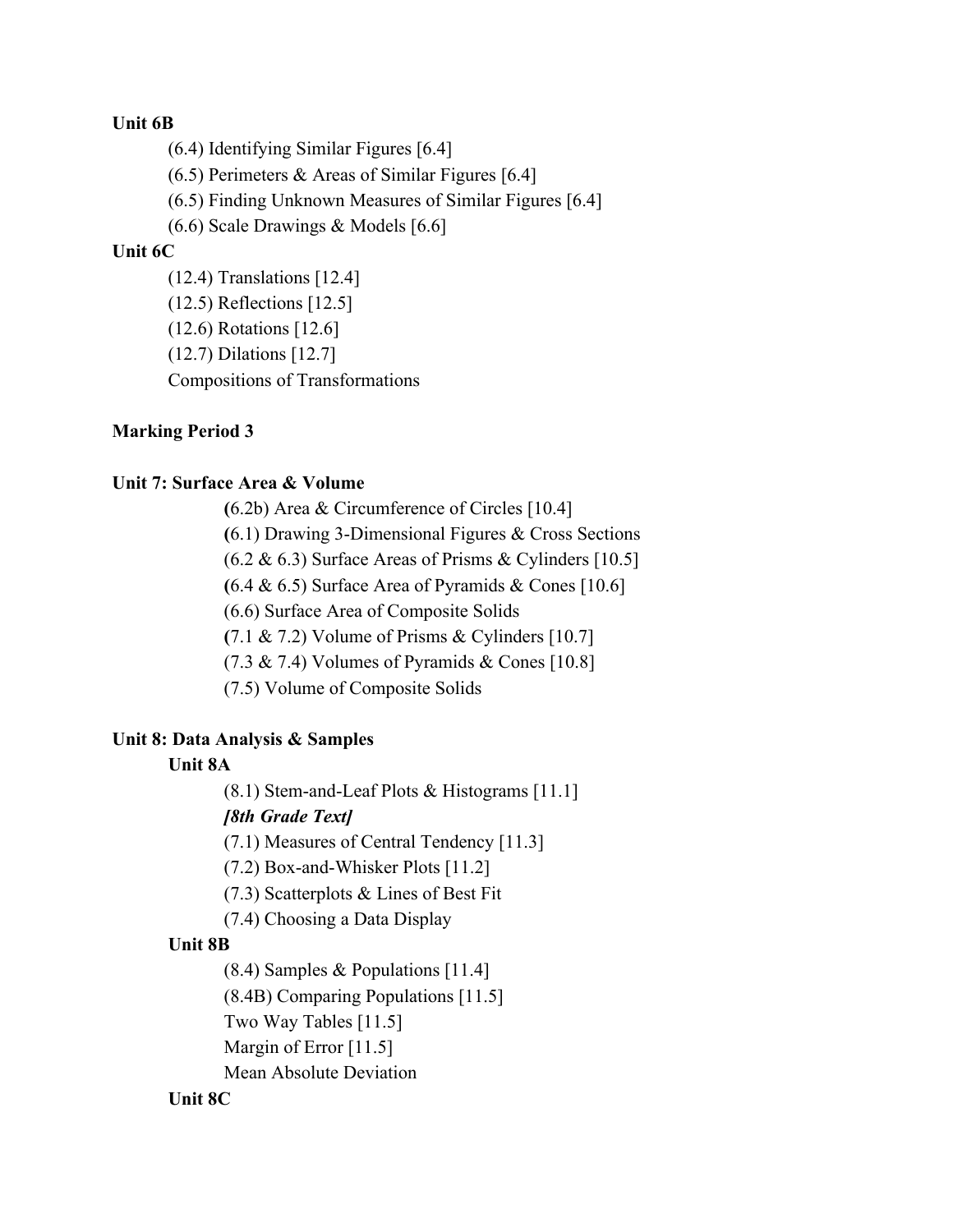(9.1) Introduction to Probability [6.7] (9.2) Theoretical Probability [6.8] (9.3) Experimental Probability [6.8] (9.4) Independent & Dependent Events [11.9] Compound Events [11.8] Odds [6.7] Simulation [11.9]

#### **Marking Period 4**

#### **Unit 9: Equations & Linear Functions**

#### **Unit 9A**

**(**10.1) Solving Multistep Equations [3.2]

(10.2) Solving Equations with Variables on Both Sides [3.3]

(10.2B) Solutions of Linear Equations (No Solution/Infinite Solutions) [3.3]

#### **Unit 9B**

(1.4) Rewriting Equations & Formulas

(2.1) Graphing Linear Equations [8.2]

(2.3) Graphing Linear Equations in Slope Intercept Form [8.5]

(2.4) Graphing Linear Equations in Standard Form [8.3]

## **Unit 9C**

(3.1) Writing Equations in Slope Intercept Form [8.6]

(3.2) Writing Equations Using Slope and a Point [8.6]

(3.3) Writing Equations Using Two Points [8.6]

(3.4) Solving Real World (Scatterplots)

## **Unit 10: Linear Equations** [*From 8th Grade Text (Blue)*]

#### **Unit 10A**

(2.5) Systems of Linear Equations [8.8]

(2.6) Special Systems of Linear Equations [8.8]

(2.7) Solving Equations by Graphing [8.8] Solving Systems by Substitution [8.8]

Solving Systems by Elimination [8.8]

(3.5) Writing Systems of Linear Equations [8.8]

## \***Unit 10B**

Relations & Functions [8.1]

(10.5) Linear Functions [8.1 & 8.2]

Function Notation [8.7]

**(**4.1) Domain & Range of a Function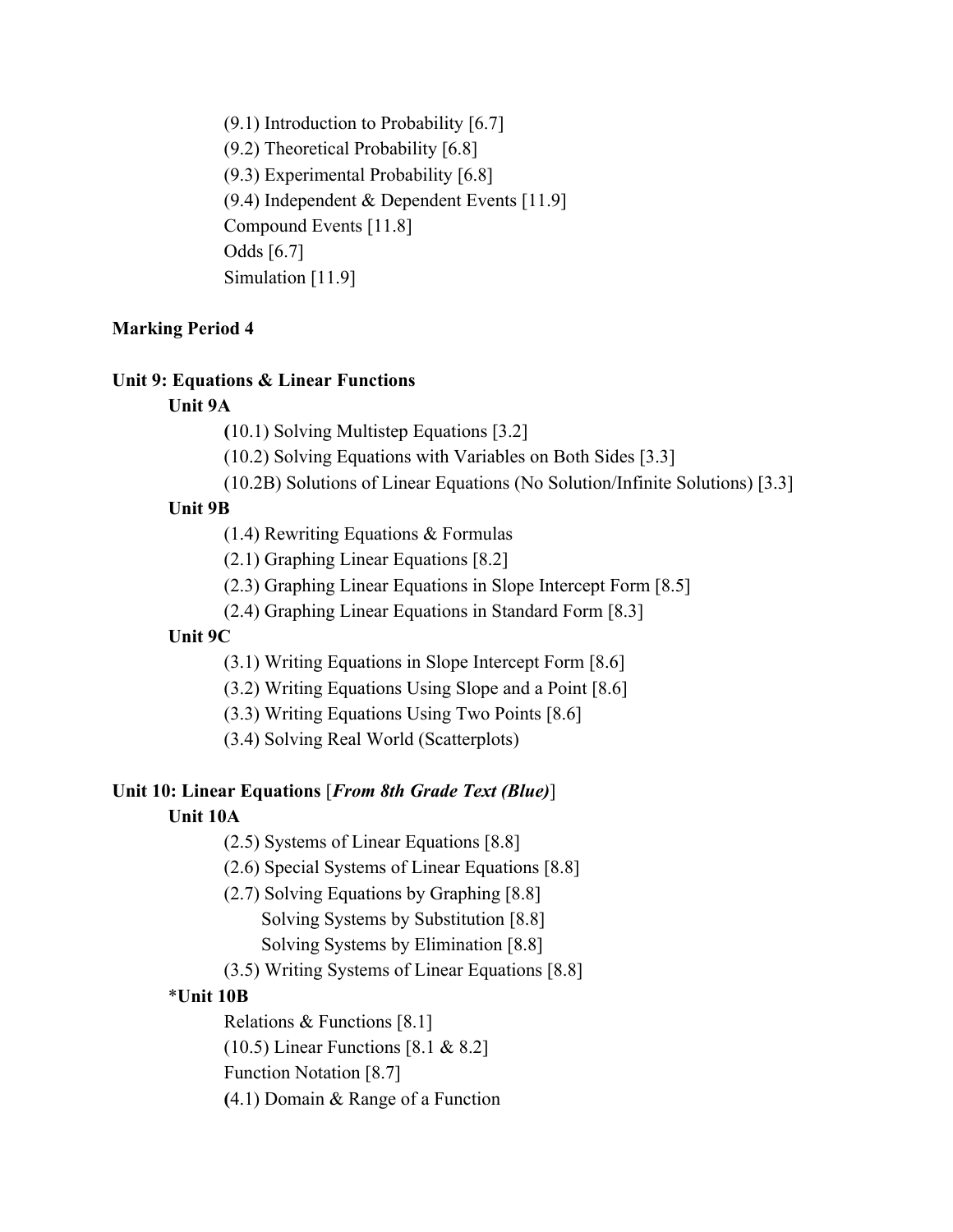(4.2) Discrete & Continuous Functions

## **\*Unit 10C**

Linear Inequalities [8.9] Graphs of Linear Inequalities [8.9] Systems of Linear Inequalities

## **Assessments**

- Graded Classwork at the end of each sub-unit
- Quiz at the end of each sub-unit, following review of *graded classwork*
- Test after each marking period (Quarterly)

\* *To be completed if time allows*

## **Appendix B: Selected Websites**

| <b>Website Title</b>            | <b>Description</b>                                                                                                            | <b>URL</b>                                                  |
|---------------------------------|-------------------------------------------------------------------------------------------------------------------------------|-------------------------------------------------------------|
| Illustrative<br>Mathematics     | Concept tasks divided by domain and<br>substandard.                                                                           | https://www.illustrativemathe<br>matics.org/                |
| Khan Academy                    | A forum that allows a class to be<br>set-up and progress through a content<br>missions to be monitored.                       | http://www.khanacademy.org                                  |
| Virtual Nerd                    | Video tutorials on mathematics<br>concepts.                                                                                   | http://www.virtual                                          |
| <b>Math Bits</b>                | A website that offers lessons and<br>activities that are challenging in<br>secondary mathematics and computer<br>programming. | http://www.mathbits.com/                                    |
| Shodor                          | A national resource for computational<br>science education.                                                                   | http://www.shodor.org/interac<br>tivate/activities          |
| Illuminations by<br><b>NCTM</b> | Activities developed by standard<br>created by the National Council of<br>Teachers of Mathematics.                            | http://illuminations.nctm.org/<br>Activities.aspx?grade=all |